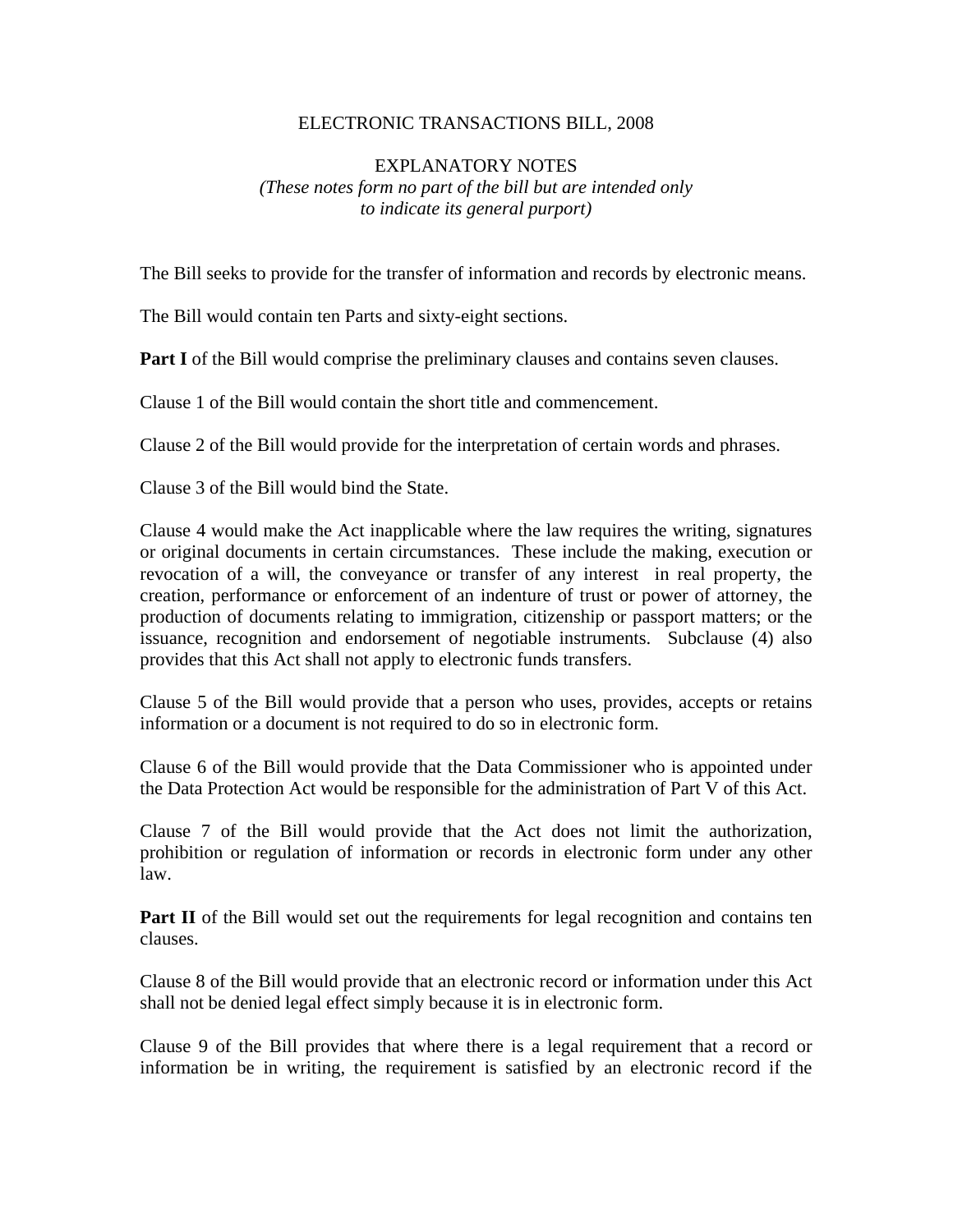electronic record data is accessible and capable of being retained for subsequent reference.

Clause 10 of the Bill would provide that where there is a legal requirement that information or a record be provide or sent in writing, that requirement is met where the information is provided or sent in electronic form.

Clause 11 of the Bill would provide that where there is a legal requirement that information or a record be in a specific non-electronic form, that requirement is met where the information or record when put in electronic form is organized in substantially the same way, accessible and capable of retention for subsequent reference.

Clause 12 of the Bill would provide that where there is a legal requirement that information, data messages or records be presented in its original form, that requirement is satisfied where the information, data messages or records are in electronic form if the there is a reliable assurance as to the integrity of the information, data messages or records. Where information, data messages or records are accessible and capable of retention for subsequent reference and would also provide that the criteria for assessing integrity shall be whether the information, data messages or records have remained complete and unaltered apart from the introduction of any change that arise in the normal course of communication, storage and display.

Clause 13 of the Bill would provide that where there is a legal requirement that certain information, data messages or records be retained, that requirement is met by retaining such information, data messages or records in electronic form.

.

Clause 14 of the Bill sets out the circumstances under which information, data messages or records in electronic form are not capable of being retained.

Clause 15 of the Bill would provide that where there is a legal requirement that one or more copies of information, a data message or record be provided to a single addressee at the same time that requirement is satisfied by providing a single copy in electronic form.

Clause 16 of the Bill would provide that an electronically signed data message is as valid, enforceable and effective as the original message.

Clause 17 of the Bill would set out the evidential weight that is to be attached to an electronic record.

**Part III** of the Bill would set out the requirements for contract formation and default provisions and contains eleven clauses.

Clause 18 of the Bill would provide that the fact that a transaction is conducted, negotiated or formulated in electronic form does not affect its validity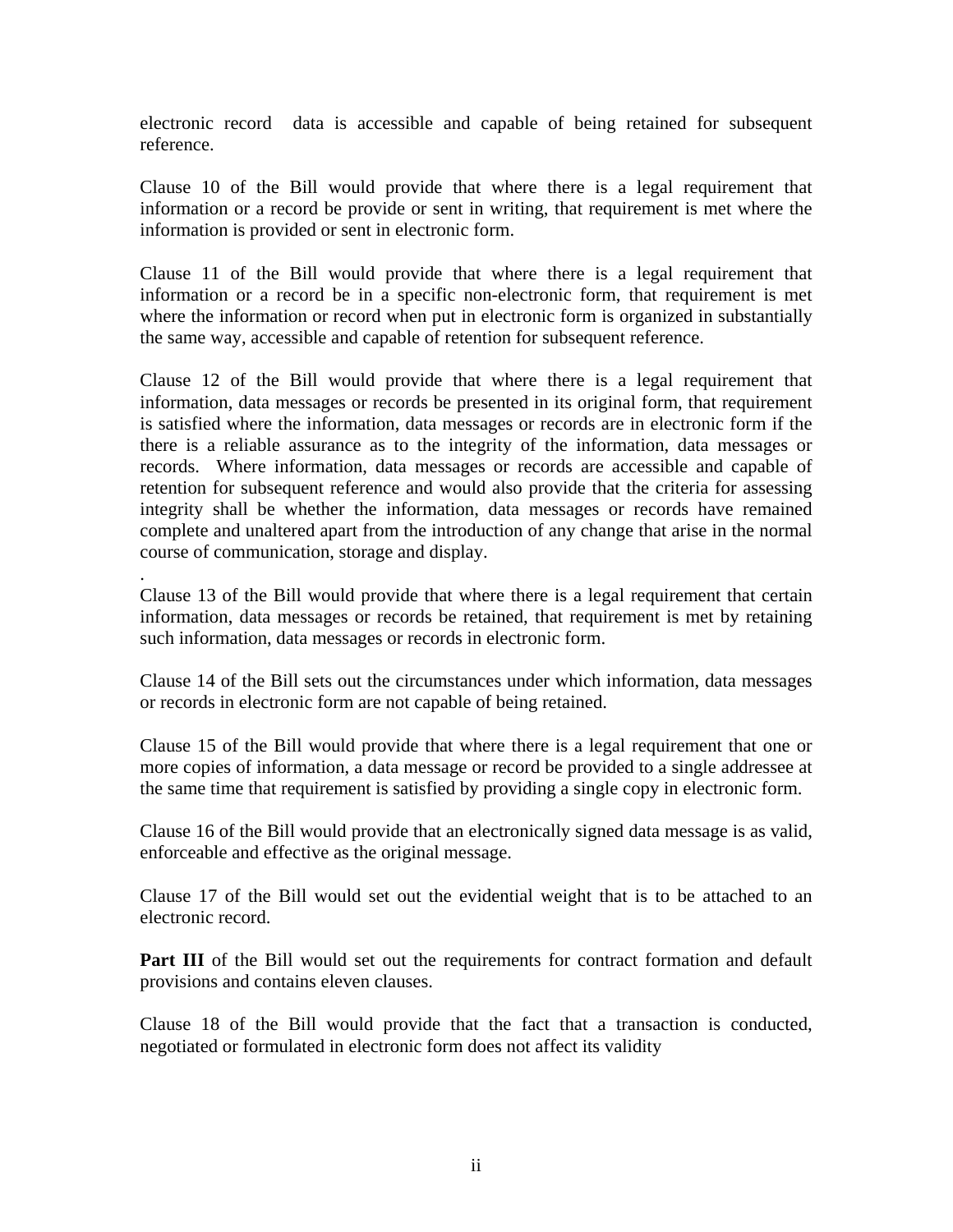Clause 19 of the Bill would set out the manner of offer and acceptance an offer is satisfied electronically.

Clause 20 of the Bill would provide for the involvement of electronic agents in the formation of a contract.

Clause 21 of the Bill would provide that an electronic contract is void where a material error is made, no opportunity is given to prevent or correct the error, notification of the error takes place, reasonable steps are taken to correct the error and material benefit or value is not received. This section does not apply to electronic auctions.

Clause 22 of the Bill would provide for the attribution of an electronic record.

Clause 23 of the Bill would provide for the effect of the acknowledgement of receipt of an electronic data message or information.

Clause 24 of the Bill would set out what period is deemed to be the period when information or a record in electronic form is sent.

Clause 25 of the Bill would set out what period is the period when information or a record in electronic form is received.

Clause 26 of the Bill would provide for the place of sending and receipt of information or a record in electronic form.

Clause 27 of the Bill would provide where the place of business governing the electronic transaction is located.

Clause 28 of the Bill would provide that where there is no place of business of the originator or addressee of a communication, the habitual residence of the originator or addressee is the relevant address for sending and receipt of communications.

**Part IV** of the Bill would set out the requirements in respect of electronic signatures and contains five clauses.

Clause 29 of the Bill would provide that parties may agree as to the particular method or form of electronic signature to be used.

Clause 30 of the Bill would set the minimum standards for legally required signatures when an electronic signature is used.

Clause 31 of the Bill would set out the criteria for the reliability and integrity of electronic signatures.

Clause 32 of the Bill would empower the Minister to make regulations by Order, setting out a particular form of electronic signature to meet a specified legal requirement.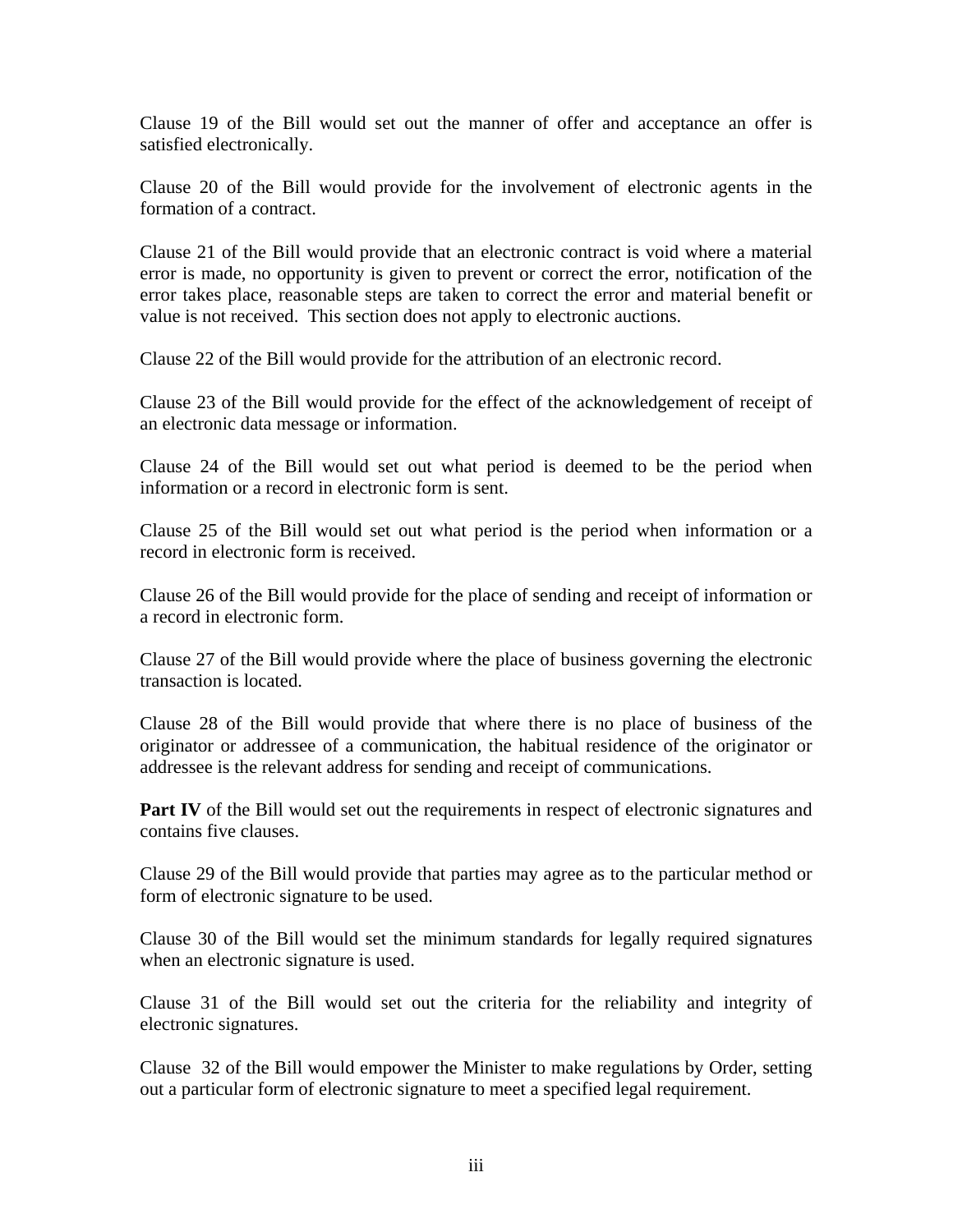Clause 33 of the Bill would provide that an electronic signature that is associated with an accredited certificate satisfies the requirements for reliability and integrity.

**Part V** of the Bill would deal with Certification Service Providers and contains sixteen clauses.

Clause 34 of the Bill would prohibit the offer of certification services unless the service provider is registered by the Data Commissioner for such purpose.

Clause 35 of the Bill would require a person wishing to be registered as a certification service provider to apply to the Data Commissioner. The clause also goes on to provide that a statement of compliance must accompany the application and the procedure thereafter where an application is received. The requirement to be registered under this Act is subject however to the holding of a certificate from another jurisdiction as provided for in section 43.

Clause 36 of the Bill would set out the requirements for a certification service provider that issues accredited certificates.

Clause 37 of the Bill would require the maintenance of a public registry of certification service providers by the Data Commissioner under section 34.

Clause 38 of the Bill would provide for the annual renewal of the notification of compliance.

Clause 39 of the Bill would empower the Data Commissioner to conduct the audit to substantiate that the certification service provider has been or remains in compliance with the Act.

Clause 40 of the Bill would require a certification service provider to co-operate with any person or body conducting an audit.

Clause 41 of the Bill would restrict the communication of information by a person which was obtained during the course of performance of his duties or functions under the Act.

Clause 42 of the Bill would empower the Data Commissioner to deal with the failure of a certification service provider to meet the requirements to issue accredited certificates by either cancelling registration, ordering the certification service provider to cease all of its activities, ordering the certification service provider be struck from the registry, taking such action as is deemed reasonable to ensure compliance with section 36 and making any other order deemed reasonable.

Clause 43 of the Bill would empower the Minister to recognize the certificates or classes of certificates as accredited certificates issued by certification service providers by Order. Where the Minister publishes an Order under this clause the certification service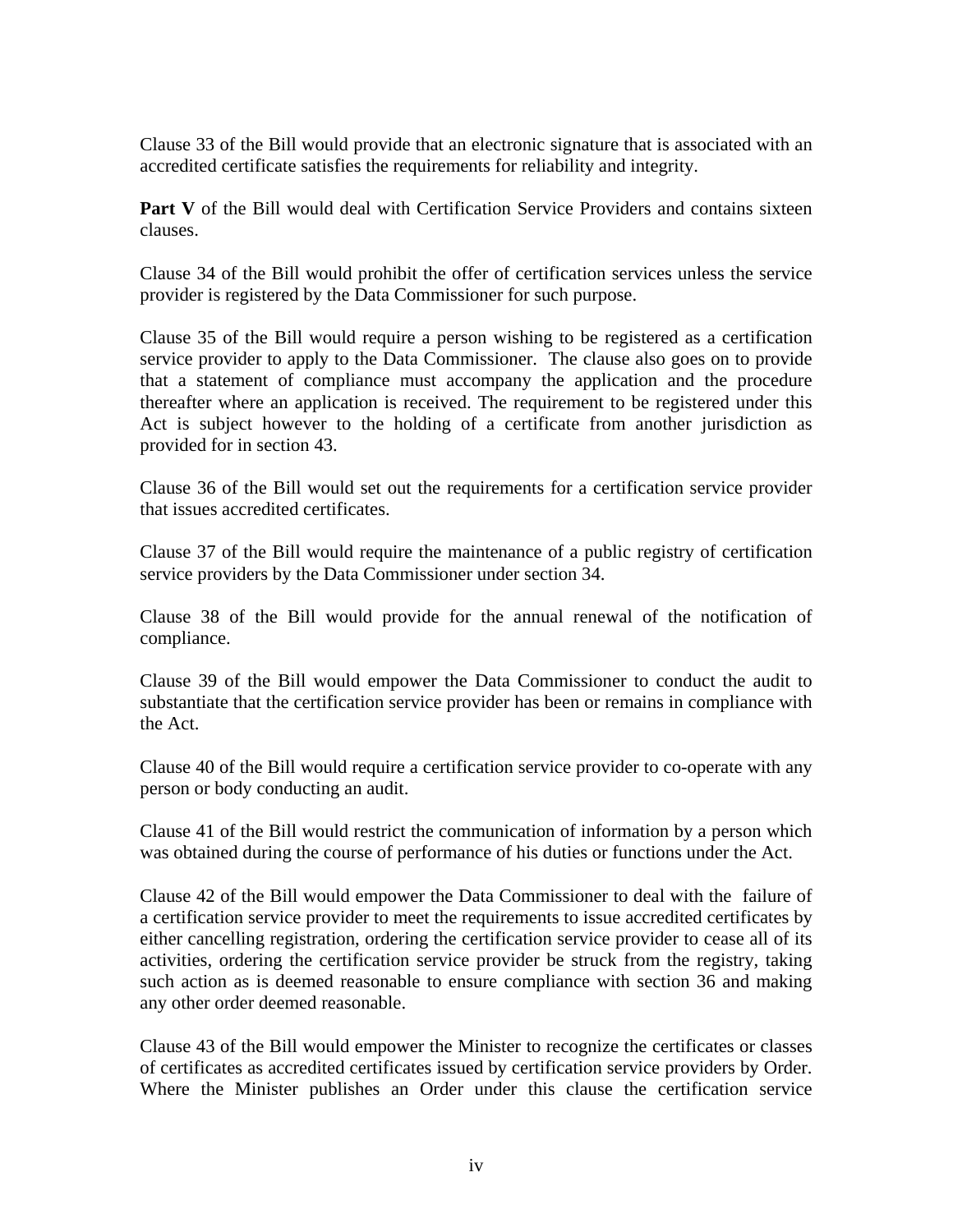providers so named in the Order shall be deemed to be registered and his name shall be entered in the Registry.

Clause 44 of the Bill would permit certification service providers to request that a particular signatory indicate the relevant certificate pseudonym instead of the signatory's name.

Clause 45 of the Bill would require a certification service provider to ensure the operation of a prompt and secure directory of certificate holders and to secure an immediate revocation service that make it possible to check whether an accredited certificate is revoked

Clause 46 of the Bill would provide for the revocation of a certificate by a certification service provider when a request is made for such revocation by the signatory or if other circumstances warrant a revocation.

Clause 47 of the Bill would set out the liability of a certification service provider for damages or loss to anyone relying on a certificate where the damage or loss is due to the service provider not meeting the requirements of sections 31 or 36. This section also applies to a certification service provider who guarantees that the certificates of another service provider are accredited.

Clause 48 of the Bill would provide that a certification service provider who issues and accredited certificate may be exempted from liability if the provider can show that the injury or loss arising was not caused by its own negligence.

Clause 49 of the Bill would empower a certification service provider to pay the costs reasonably incurred in the performance of an audit.

**Part VI** of the Bill would provide for intermediaries and telecommunications service providers and would contain four clauses.

Clause 50 of the Bill would set out the liability of intermediaries and telecommunications service providers.

Clause 51 of the Bill would set out the procedure for dealing with unlawful or defamatory information.

Clause 52 of the Bill would set out the role of the Telecommunications Authority of Trinidad and Tobago.

Clause 53 of the Bill would require intermediaries and telecommunications service providers to comply with codes of conduct developed by the Telecommunications Authority of Trinidad and Tobago.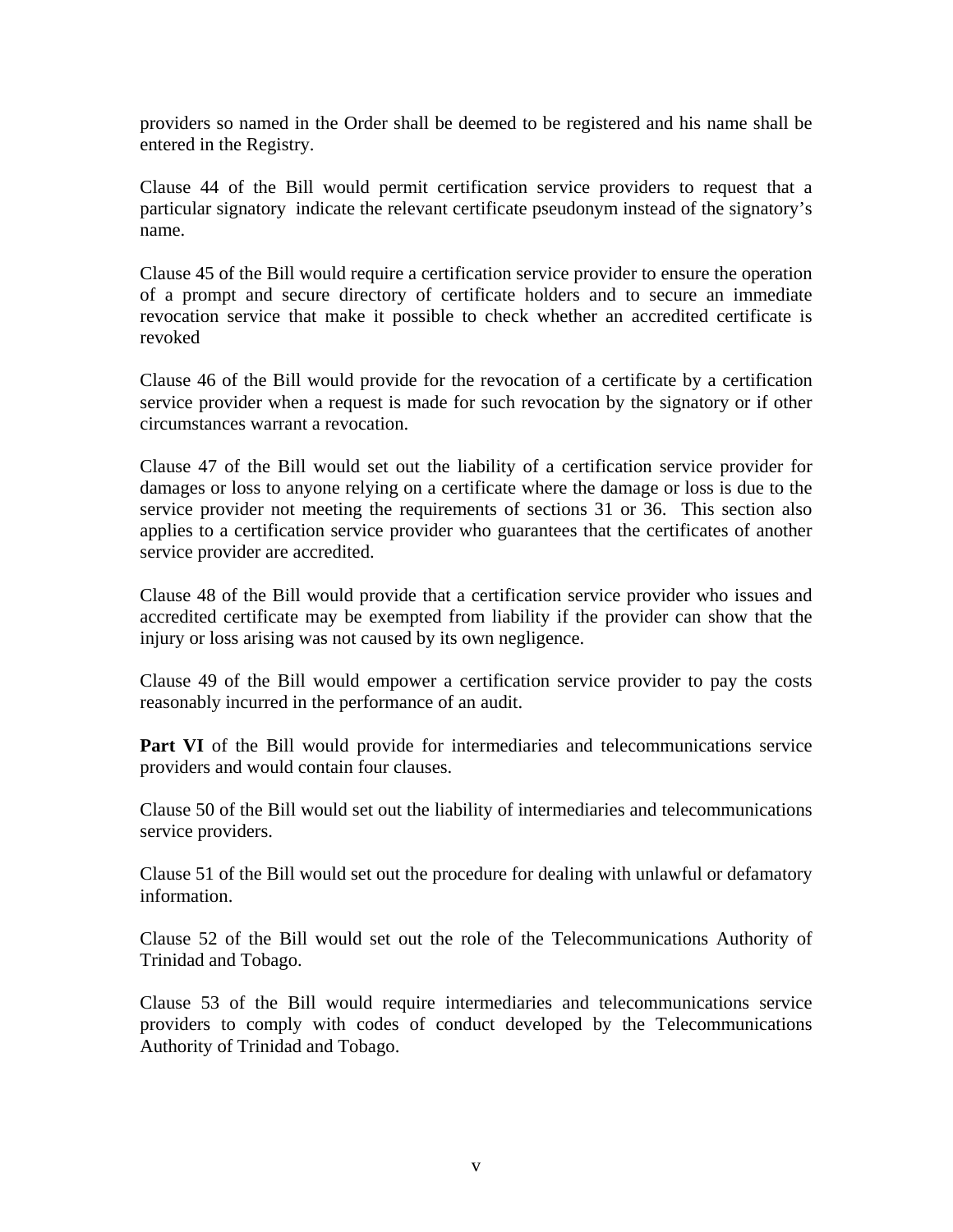**Part VII** of the Bill would set out the requirements for the Government and other public authorities and contains two clauses.

Clause 54 of the Bill would allow the Government of Trinidad and Tobago, unless specifically prohibited by law, to use electronic means to create, collect, receive, store, transfer.

Clause 55 of the Bill would provide that where a written law authorizes the issue, prescription or establishment of a form of or manner of filing a document or submitting information, such authorization includes the power to do so electronically.

Part VII of the Bill would deal with consumer protection and contains four clauses.

Clause 56 of the Bill would require the provision of certain minimum information to consumers, by persons with a place of business in Trinidad and Tobago who use an internet service provider.

Clause 57 of the Bill would entitle a consumer who is not provided with the information required under section 56 to cancel the transaction within thirty days if the consumer has not received any material benefit from the transaction.

Clause 58 of the Bill would require that before entering into a contract requiring the issuance of an accredited certificate that the certificate service provider provide the party seeking the certificate with certain information.

Clause 59 of the Bill would require persons who send unsolicited e-mails to provide the receivers of such e-mail with the option to opt out of receiving future communications.

**Part IX** of the Bill would deal with offences and contains six clauses.

Clause 60 of the Bill would make it an offence to fail to provide information to consumers under section 56 or the information and technical capacity required by section 58.

Clause 61 of the Bill would make it an offence for a person who in providing information under this Act submits false or misleading information or if he provides a consumer or a user of an electronic signature with false or misleading information.

Clause 62 of the Bill would make it an offence for a person to make false or misleading statements during an audit or who obstructs or other wise hinders the conduct of an audit.

Clause 63 of the Bill would make it an offence to breach the confidentiality obligations under section 41.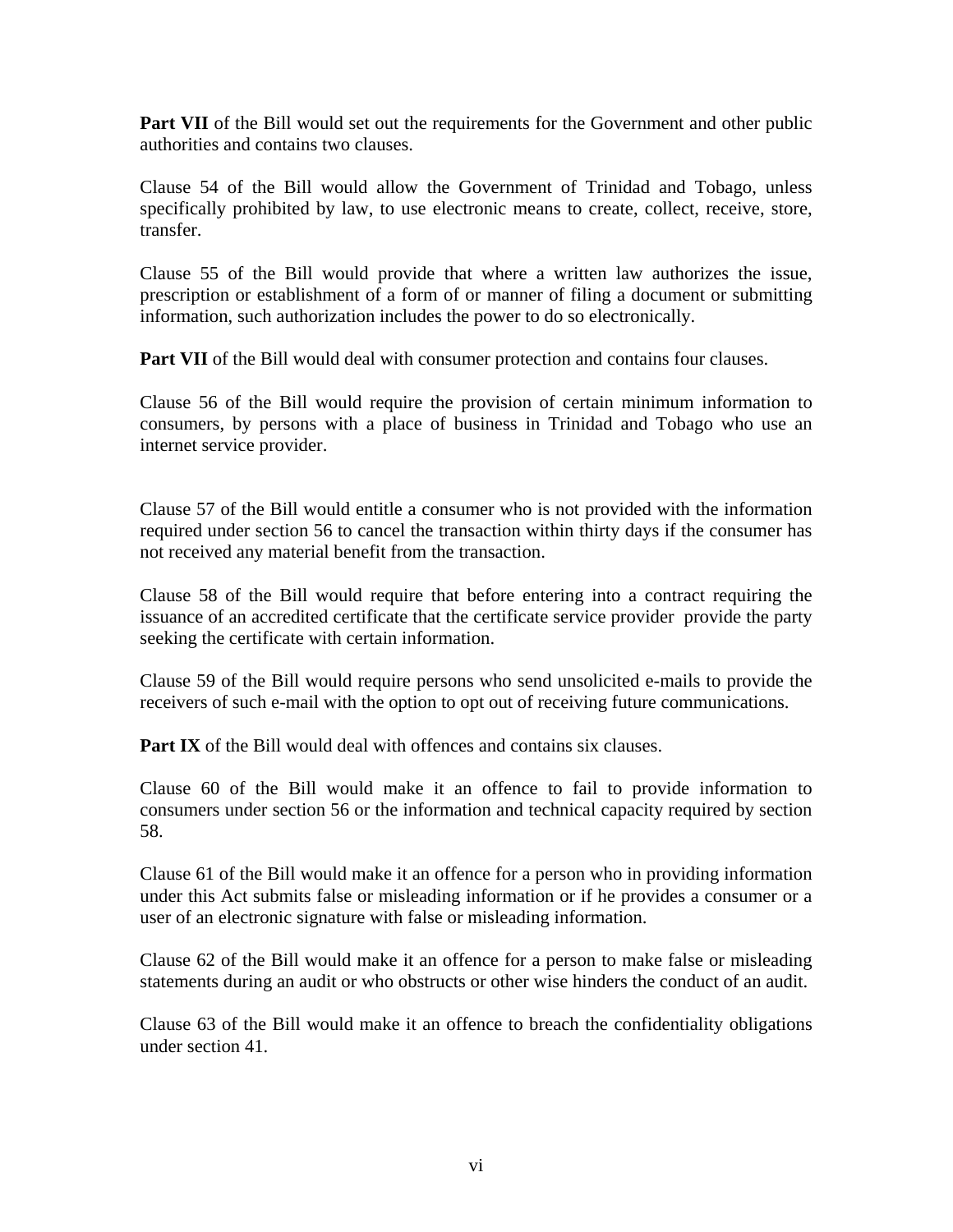Clause 64 of the Bill would provide that where a corporation commits an offence under this Act, its officers, directors or agents who directed, authorized, assented to, acquiesced in or participated in the commission of the offence is party to and commits an offence and would be liable to the punishment provided for the offence whether or not the corporation has been prosecuted or convicted.

Clause 65 of the Bill would set out the penalties for offences under this Act ranging from fifty thousand dollars to five hundred thousand dollars.

Part X of the Bill would provide for Miscellaneous Provisions and contains three clauses.

Clause 66 of the Bill would impose duties on directors and officers of a corporation.

Clause 67 of the Bill would set out the jurisdiction of the Court under this Act.

Clause 68 of the Bill would empower the Minister to make regulations for the purpose of giving effect to the requirements of this Act and such regulations are subject to negative resolution of Parliament.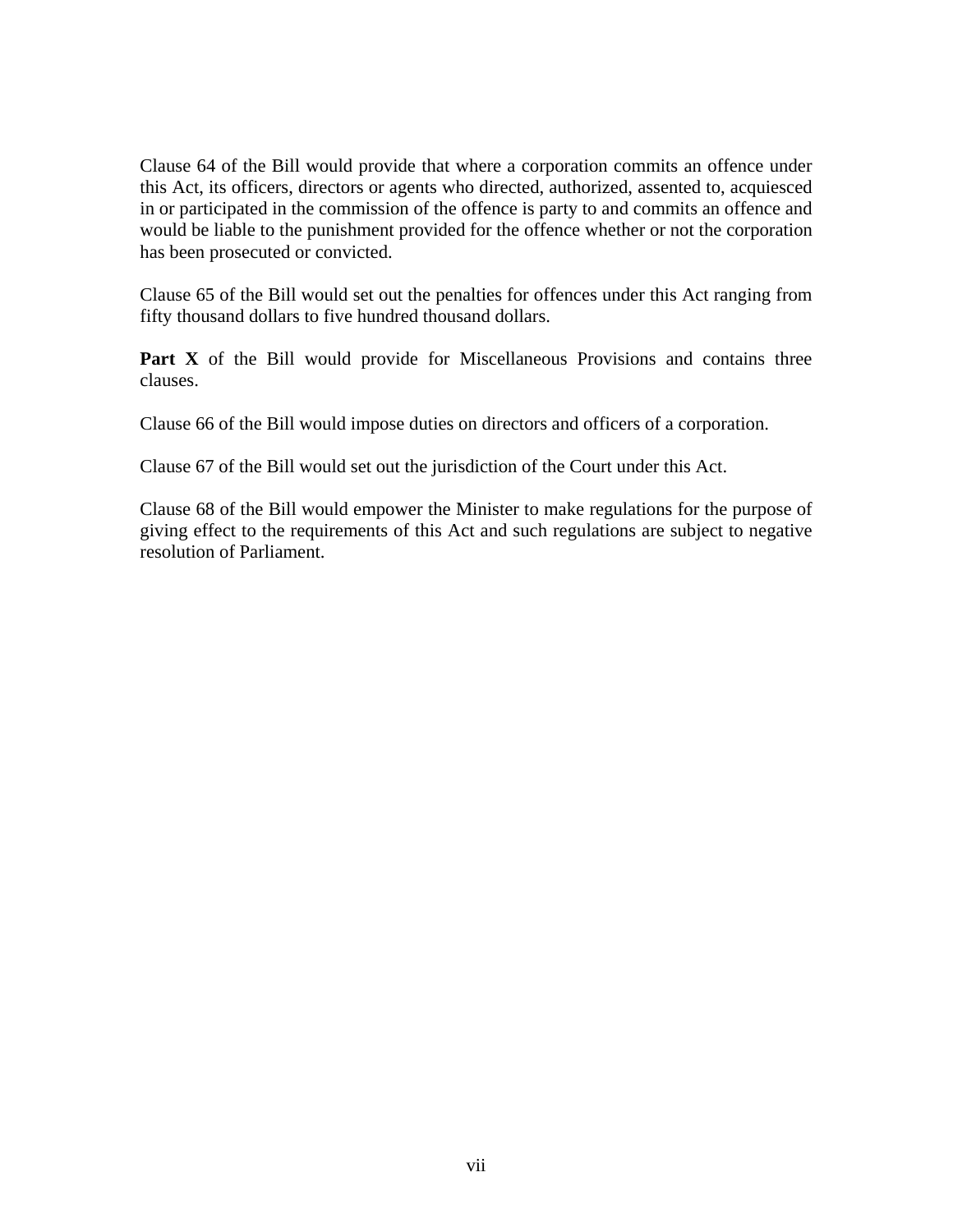## **THE ELECTRONIC TRANSACTIONS BILL, 2008**

## *Arrangement of Clauses*

## **Clause**

# **PART I PRELIMINARY**

- 1. Short title and commencement.
- 2. Interpretation.
- 3. Act binds State.
- 4. Inapplicability of Act.
- 5. Voluntary use of electronic transactions and consent.
- 6. Role of Data Commissioner under this Act.
- 7. Certain legal requirements continue.

### **PART II REQUIREMENTS FOR LEGAL RECOGNITION**

- 8. Legal recognition of electronic transactions.
- 9. Writing.
- 10. Provision of information.
- 11. Specified non-electronic form.
- 12. Original form.
- 13. Retention of information, data messages or records in electronic form.
- 14. Whether information or record is capable of being retained.
- 15. Copies.
- 16. Electronically signed message deemed to be original document.
- 17. Admissibility and evidential weight of electronic records.

## **PART III CONTRACT FORMATION AND DEFAULT PROVISIONS**

- 18. Formation and validity of contracts.
- 19. Electronic expression of offer and acceptance.
- 20. Involvement of electronic agents.
- 21. Error that occur while dealing with an electronic agent.
- 22. Attribution of electronic data messages or records.
- 23. Acknowledgement of receipt of electronic data messages.
- 24. Time of sending of electronic data messages.
- 25. Time of receipt of electronic records.
- 26. Place of sending and receipt.
- 27. Place of business.
- 28. Habitual residence.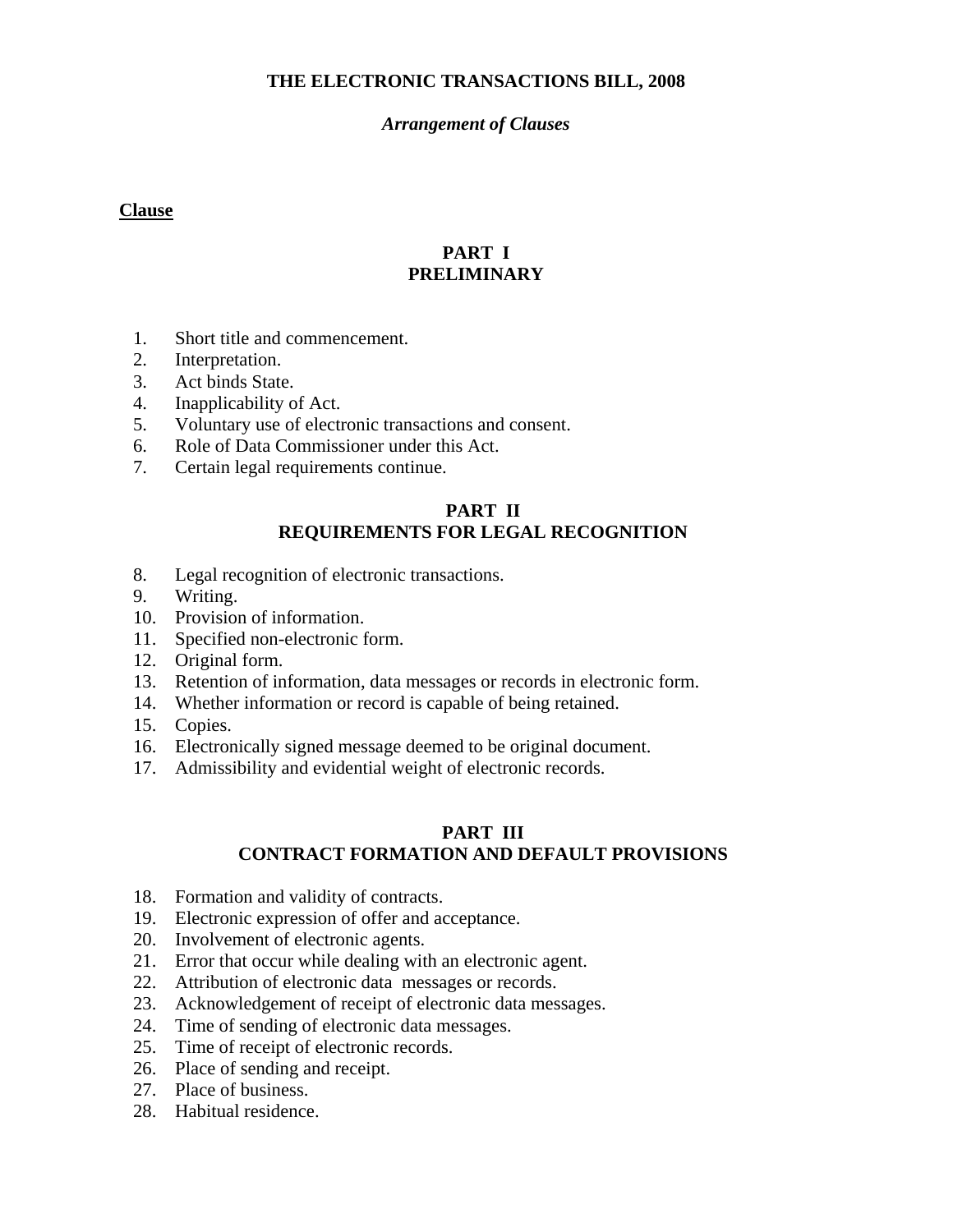## **PART IV ELECTRONIC SIGNATURE**

- 29. Electronic signature.
- 30. Minimum standards for legally required signatures.
- 31. Reliability and integrity of electronic signatures.
- 32. Regulations regarding electronic signatures.
- 33. Electronic signature associated with an accredited certificate.

## **PART V CERTIFICATION SERVICE PROVIDERS**

- 34. Registration of certification service providers.
- 35. Application for and grant of registration.
- 36. Requirements for a certification service provider that issues accredited certificate.
- 37. Registry of certification service providers.
- 38. Annual renewal of notification of compliance.
- 39. Audit by the Data Commissioner.
- 40. Responsibility to co-operate with an audit.
- 41. Confidentiality.
- 42. Power of Data Commissioner to deal with failure to meet requirements.
- 43. Recognition of external certification service provides.
- 44. Pseudonyms.
- 45. Additional responsibilities of a certification service providers.
- 46. Immediate revocation upon request.
- 47. Liability of certification service provider issuing an accredited certificate.
- 48. Release from liability.
- 49. Cost of audit.

### **PART VI INTERMEDIARIES AND TELECOMMUNICATIONS SERVICE PROVIDERS**

- 50. Liability of intermediaries and telecommunications service providers.
- 51. Procedure for dealing with unlawful, defamatory etc. information.
- 52. Role of the Telecommunications Authority of Trinidad and Tobago.
- 53. Codes of conduct and service standards for intermediaries and telecommunications service providers.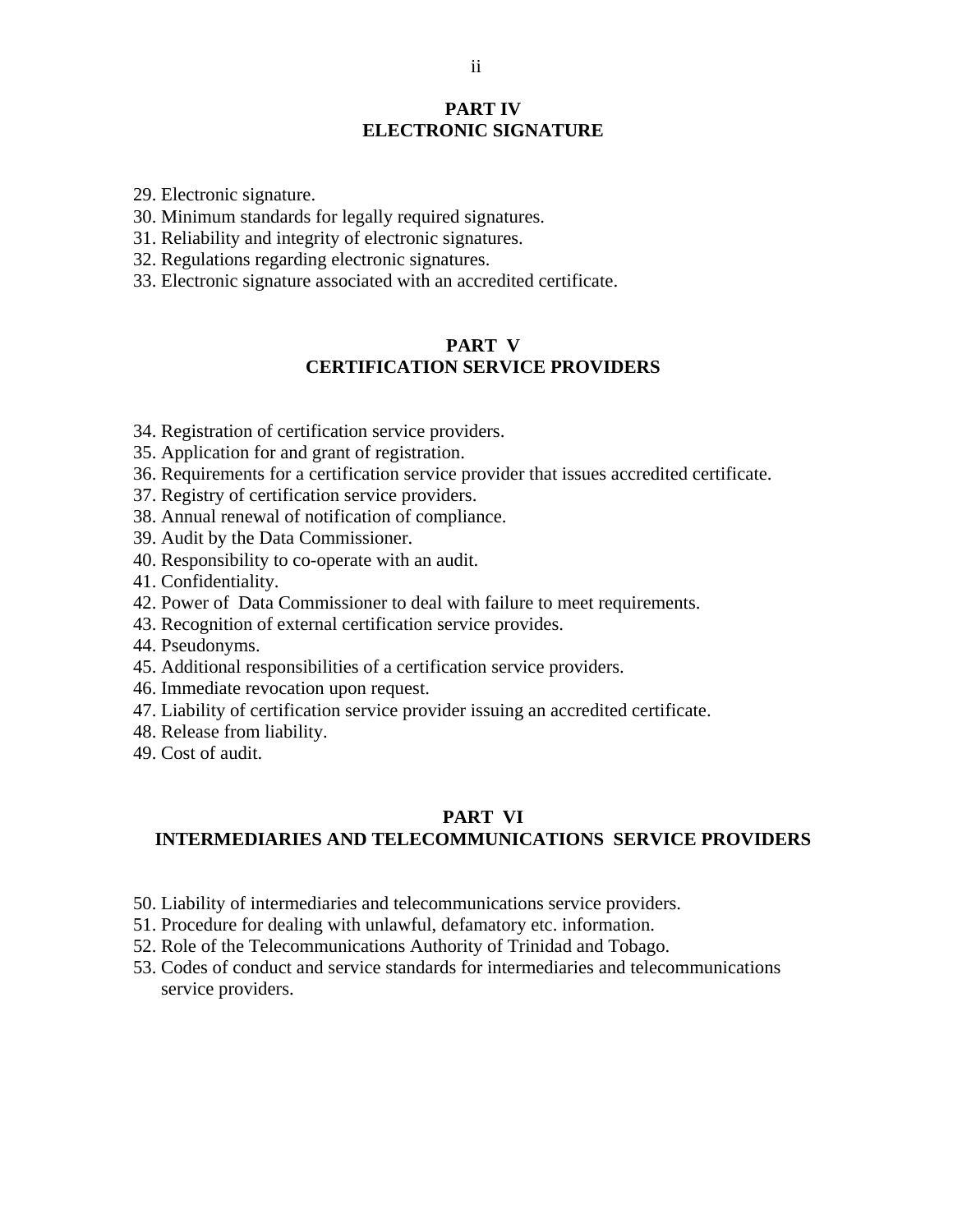### **PART VII GOVERNMENT AND OTHER PUBLIC AUTHORITIES**

54. General authorization.

55. Forms and filings.

## **PART VIII CONSUMER PROTECTION**

- 56. Minimum information in e-commerce.
- 57. Right of recession.
- 58. Minimum information regarding electronic signatures.
- 59. Unwanted communications.

## **PART IX CONTRAVENTION AND ENFORCEMENT**

- 60. Failure to provide required information to consumers.
- 61. False or misleading information.
- 62. Obstruction of an audit.
- 63. Breach of obligations of confidentiality.
- 64. Directors and officers.
- 65. Penalties.

# **PART X MISCELLANEOUS**

- 66. Duties of Directors.
- 67. Jurisdiction of the Court.
- 68. Regulations.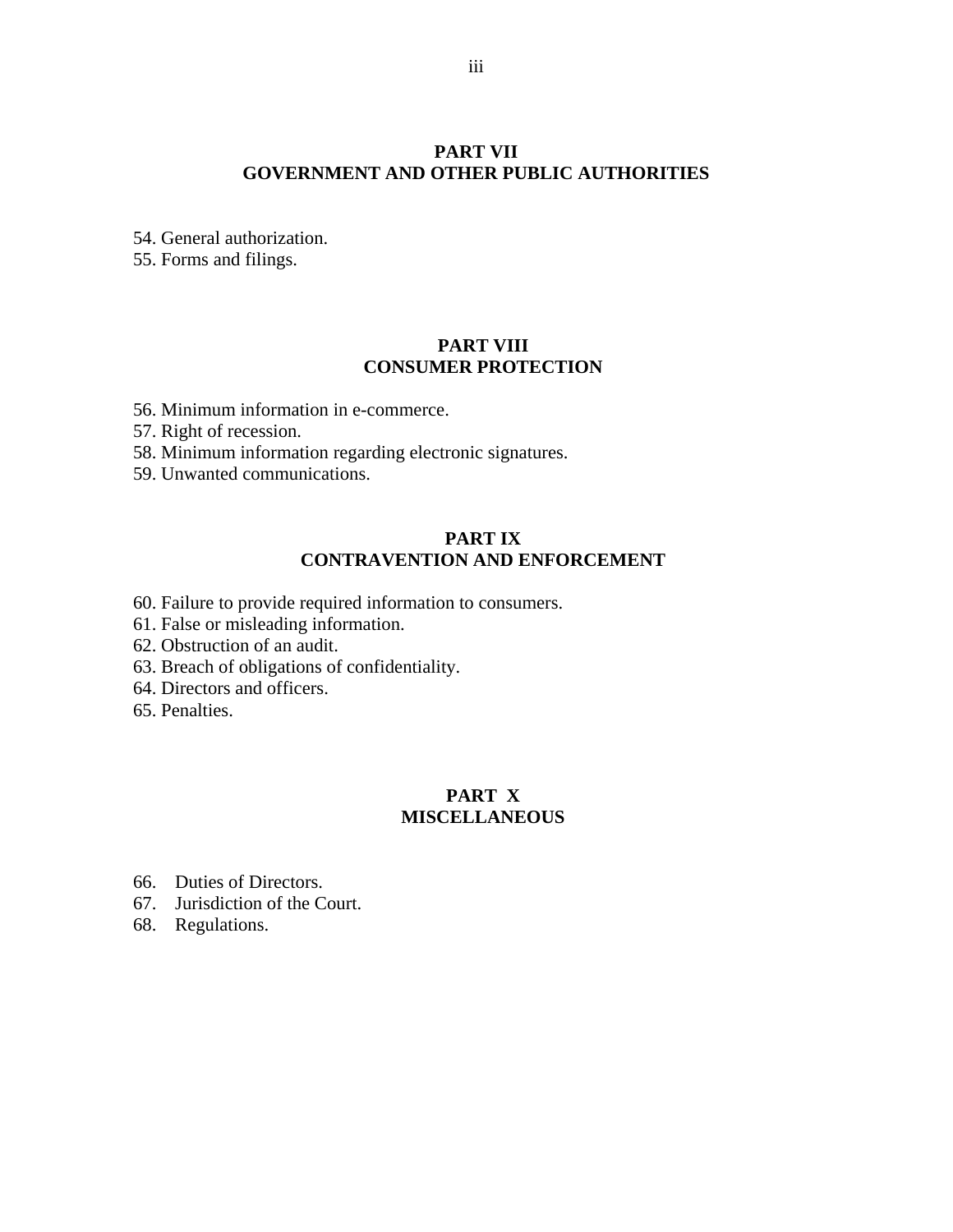#### A BILL

An Act to give legal effect to electronic documents, records and signatures

Enactment. ENACTED by the Parliament of Trinidad and Tobago as follows:

### **PART I**

#### **PRELIMINARY**

Short title and commencement. 1.(1) This Act may be cited as the Electronic Transactions Act, 2008.

> (2) This Act shall come into operation on such day as is fixed by the President by Proclamation and different days may be fixed for different provisions of this Act.

Interpretation. 2. In this Act-

- - "addressee" in relation to an electronic data message means a person who is intended by the originator to receive the electronic data message but does not include a person acting as an intermediary with respect to that electronic data message;
	- "certificate" means an electronic attestation that links certain signature verification information to the signatory and confirms his or its identity;
	- "consumer" means any person who enters or intends to enter into an electronic transaction with a supplier as the end user of the goods or services offered by the supplier;
	- "Court" means the High Court of Trinidad and Tobago;
	- "computer-mediated networks" means the networks established by the logical or physical interconnection of multiple information systems, whether belonging to the same or multiple persons, facilitated by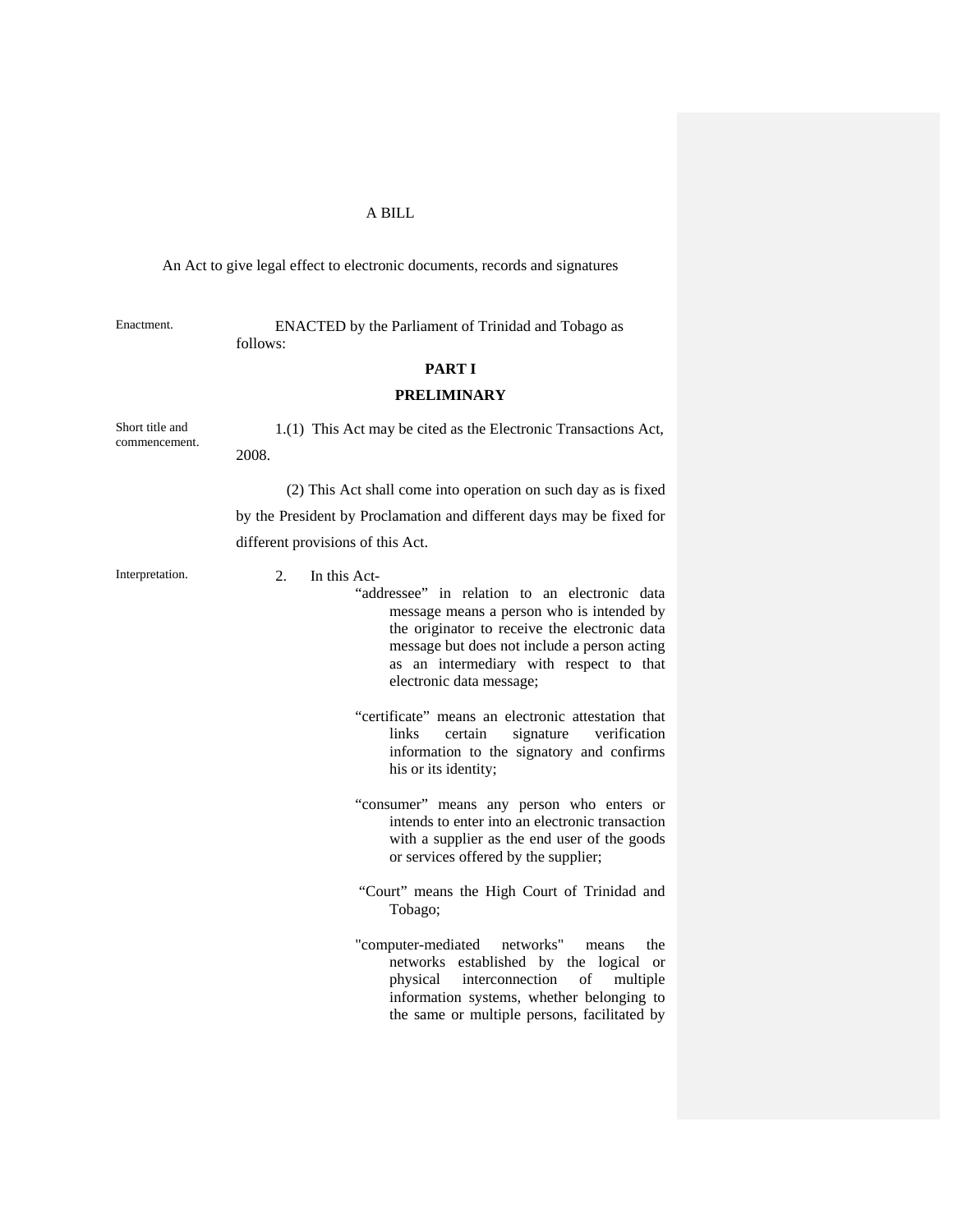public or private telecommunications networks;

- "data" means the content including but not limited to the text, images or sound which make up a data message;
- "data message" means any document, correspondence, memorandum, book, plans, map, drawing, diagram, pictorial or graphic work, photograph, audio or video recording, machine-readable symbols generated sent or stored by any electronic means by or on behalf of the person it represents;
- "electronic" means information created, recorded transmitted or stored in digital or other intangible forms by electronic, magnetic optical or any other means that has capabilities for creation, transmission or storage similar to those means;
- "electronic agent" means a program configured and enabled by a person that is used to initiate or respond to electronic data messages or performance in whole or in part without review by a person at the time of the initiation or response;
- "electronic record" means a record created, stored generated, received or communicated by electronic means;
- "electronic signature" means information in electronic form affixed to, or logically associated with an electronic data message which may be used to-
	- (a) identify the signatory in relation to that electronic data message; or
	- (b) indicate the signatory's approval of the information contained within that electronic data message;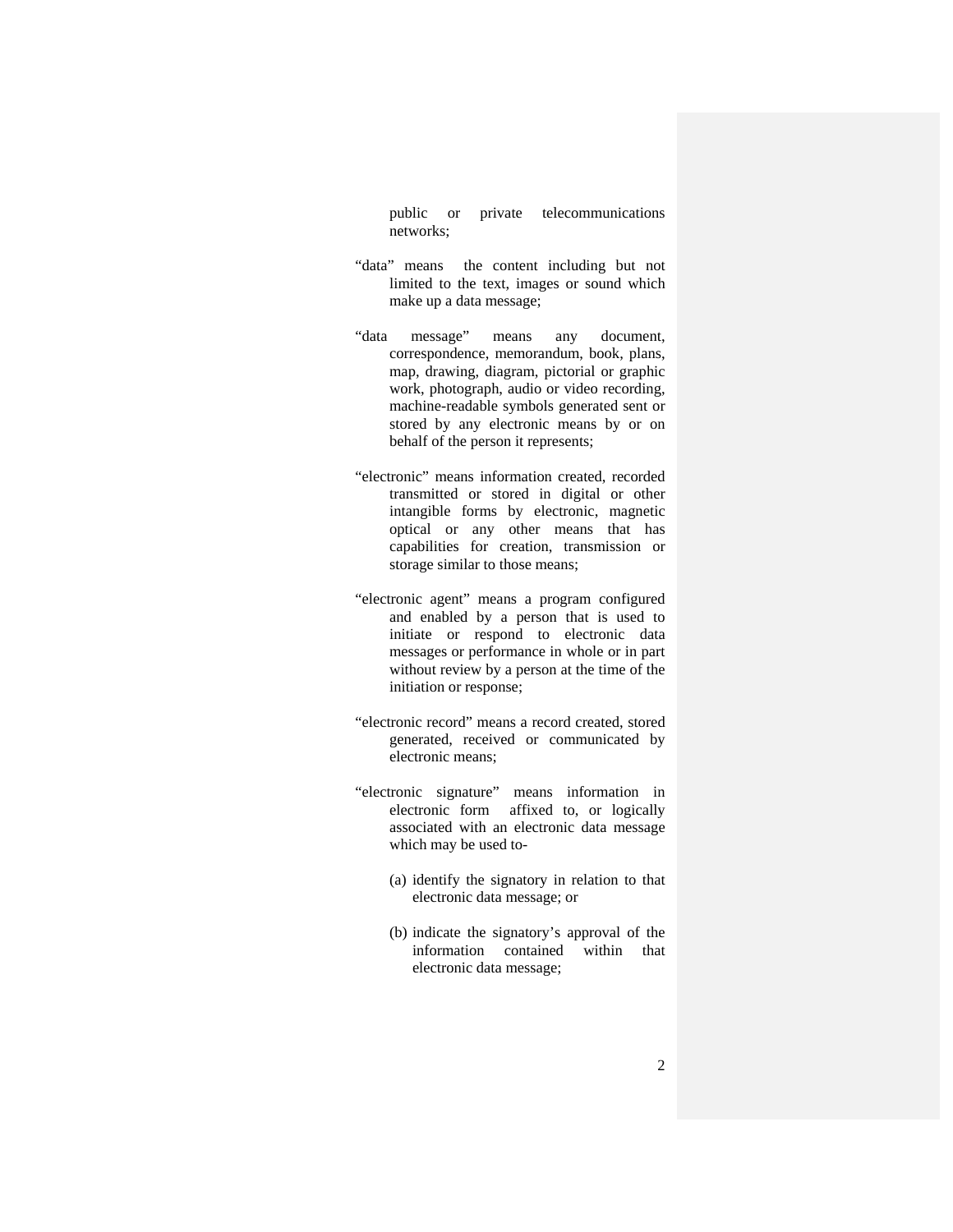- "electronic transaction" includes the single communication or outcome of multiple communications involved in the sale or purchase of goods and services conducted over computer-mediated networks or information systems, where the goods and services may be ordered through such networks or systems but the payment and ultimate delivery of the goods and services may occur without the use of such networks or systems;
- "enterprise" means a partnership or body, whether corporate or unincorporated, engaged in business;

"individual" means a natural person;

- "information" includes data, codes, computer programs, software and databases;
- "information system" means a device or combination of devices including input and output devices capable of being used in conjunction with external files which contain computer programs, electronic instructions, input data and output data that perform logic, arithmetic, data storage and retrieval, communication control and other functions but does not include a calculator;
- "intermediary" with respect to an electronic data message means a person who on behalf of another person, sends, transports, receives or stores that electronic data message or provides other services with respect to that electronic data message;
- "Minister" means the Minster to whom responsibility for e-government and e-commerce is assigned;
- "originator" in relation to an electronic data message means a person by whom or on whose behalf the electronic data message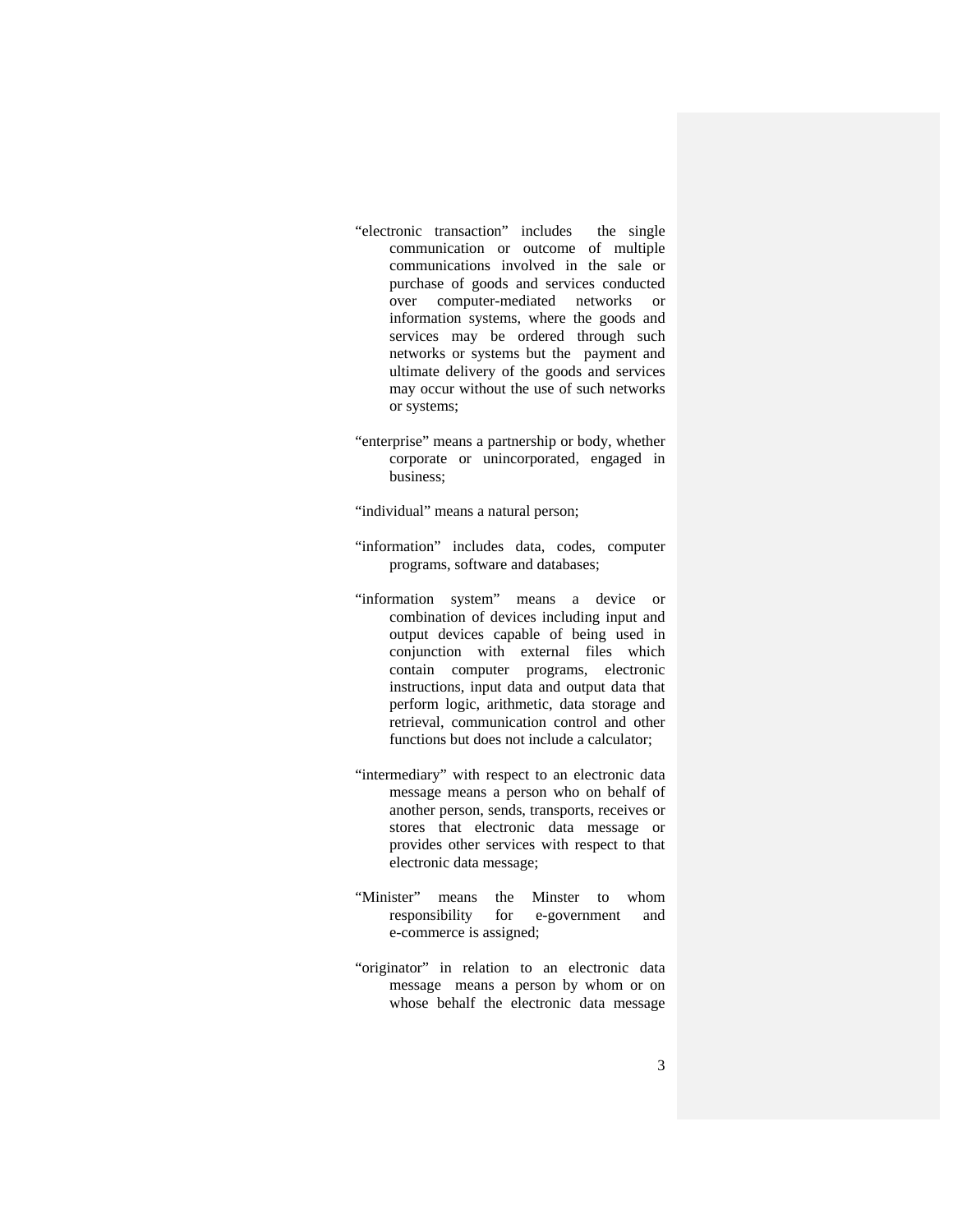|                    |                                                                                                                                                                                                           |     | purports to have been sent or generated prior<br>to storage, but does not include a person<br>acting as an intermediary with respect to that<br>electronic data message;                                                                                             |  |  |  |
|--------------------|-----------------------------------------------------------------------------------------------------------------------------------------------------------------------------------------------------------|-----|----------------------------------------------------------------------------------------------------------------------------------------------------------------------------------------------------------------------------------------------------------------------|--|--|--|
|                    |                                                                                                                                                                                                           |     | "record" means recorded information collected,<br>created or received in the initiation, conduct<br>or completion of an activity and that<br>comprises sufficient content, context and<br>structure to provide evidence or proof of that<br>activity or transaction; |  |  |  |
|                    | "signatory" means a person who may or may not<br>hold a signature-creation device and acts<br>either on his or its own behalf or on behalf<br>of another person to create an electronic<br>signature; and |     |                                                                                                                                                                                                                                                                      |  |  |  |
| Chap. 47:31        |                                                                                                                                                                                                           |     | "telecommunications service provider" means a<br>provider of telecommunications services<br>within<br>the<br>of<br>meaning<br>the<br>Telecommunications Act.                                                                                                         |  |  |  |
| Act binds State.   | 3.                                                                                                                                                                                                        |     | This Act binds the State.                                                                                                                                                                                                                                            |  |  |  |
| Inapplicability of | 4.(1) Parts II, III and IV of this Act shall not apply to any                                                                                                                                             |     |                                                                                                                                                                                                                                                                      |  |  |  |
| Act.               | written law requiring writing, signatures or original documents for-                                                                                                                                      |     |                                                                                                                                                                                                                                                                      |  |  |  |
|                    |                                                                                                                                                                                                           |     |                                                                                                                                                                                                                                                                      |  |  |  |
|                    |                                                                                                                                                                                                           | (a) | the making, execution or revocation of a will or<br>testamentary instrument;                                                                                                                                                                                         |  |  |  |
|                    |                                                                                                                                                                                                           | (b) | the conveyance of real or personal property or<br>the transfer of any interest in real or personal<br>property;                                                                                                                                                      |  |  |  |
|                    |                                                                                                                                                                                                           | (c) | the creation, performance or enforcement of an<br>indenture, declaration of trust or power of<br>attorney;                                                                                                                                                           |  |  |  |
|                    |                                                                                                                                                                                                           | (d) | the production of documents relating to<br>immigration, citizenship or passport matters; or                                                                                                                                                                          |  |  |  |
|                    |                                                                                                                                                                                                           | (e) | any other matters that may be determined by the<br>Minister by Order.                                                                                                                                                                                                |  |  |  |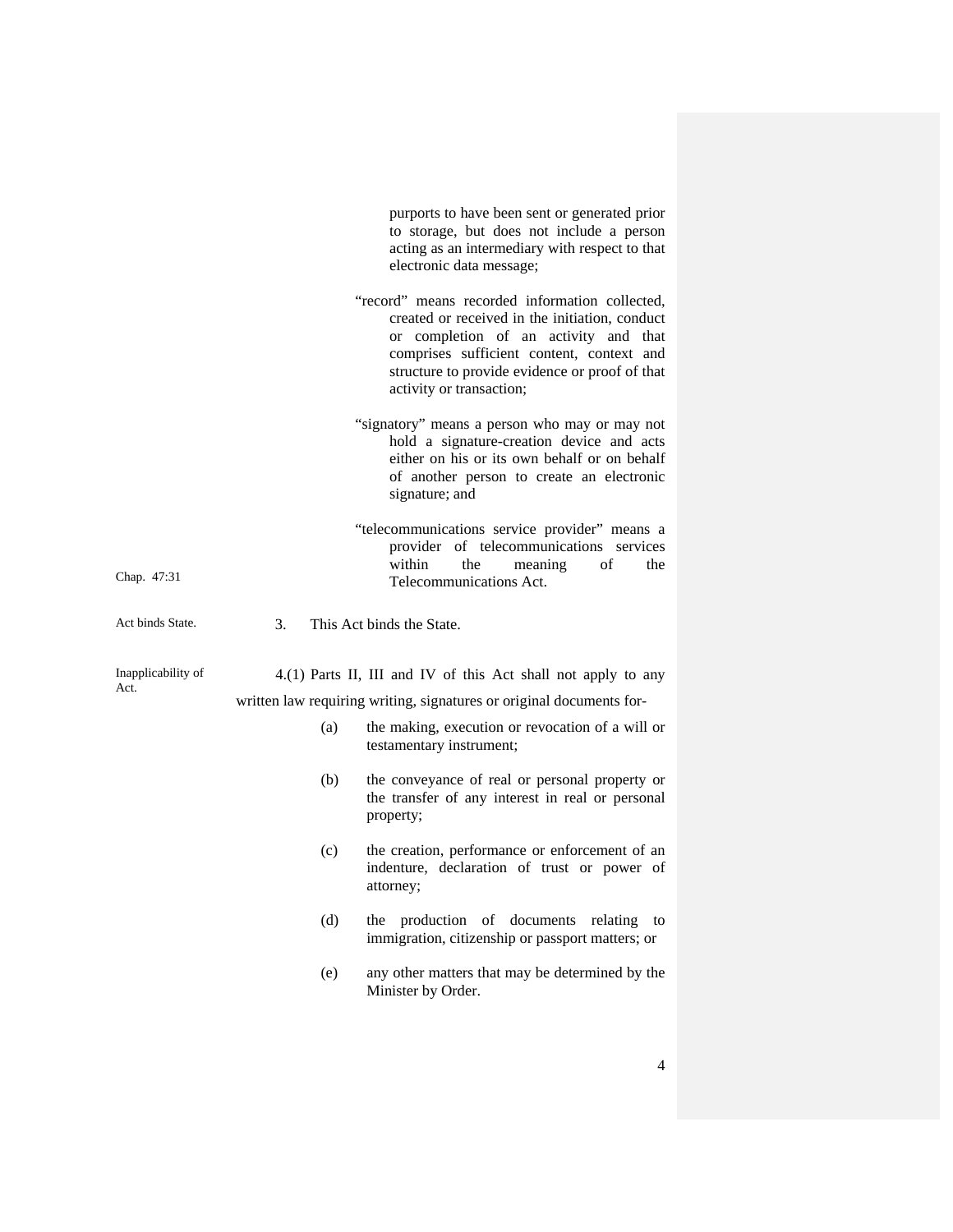(2) Notwithstanding subsection (1), the Minister may by Order make this Act applicable to any of the legal requirements set out in subsection (1).

(3) An Order made under subsection (2) shall be subject to affirmative resolution of Parliament.

(4) Unless otherwise provided by any other written law, this Act shall not apply to electronic funds transfers.

Voluntary use of electronic transactions.

5. This Act does not require a person who uses, provides, accepts or retains a document record or information, to use, provide, accept or retain it in an electronic form.

Role of Data Commissioner under this Act.

Certain legal requirements continue.

6. The Data Commissioner appointed under the Data Protection Act, 2008 is responsible for the administration of Part V of this Act.

7. Notwithstanding Parts II, III and IV, this Act does not limit the operation of any written law that expressly authorises, prohibits or regulates the use of information, data messages, records, payments or signatures in electronic form or requires that information, a data message, a record or a payment be posted or displayed in a specific manner.

### **PART II REQUIREMENTS FOR LEGAL RECOGNITION**

Legal recognition of electronic transactions.

8. An electronic data message, record or information to which this Act applies shall not be denied legal effect or enforceability merely because it is in electronic form.

**Comment [i1]:** Suggestion from Ministry of Finance and Central Bank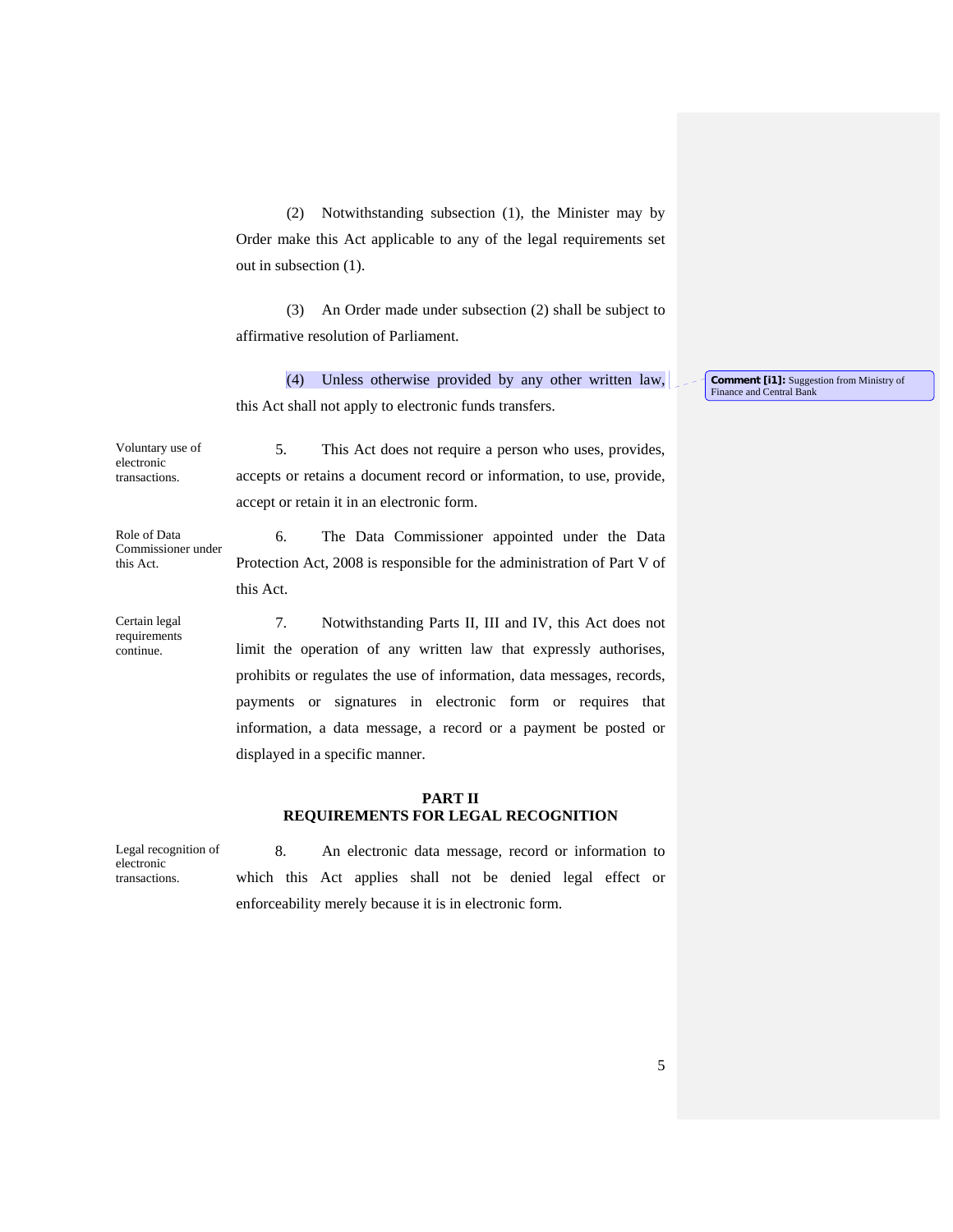Writing. 9. The legal requirement that a record, a data message, or some particular information be in writing is satisfied where that record, data message or information is presented in electronic form, if the electronic record, data message or information is accessible and capable of retention for subsequent reference.

Provision of information.

10.(1) The legal requirement that information, a data message or a record be provided or sent to a person may be met by providing or sending the information, data message or record by electronic means.

 (2) For the purpose of this Act, information, a data message or a record is not provided or sent to a person if it is merely made available for access by the person or is not capable of being retained.

Specified nonelectronic form.

11. Where a written law requires information, a data message or a record to be presented in a specified non-electronic form, that requirement is satisfied if the information, data message or record in electronic form-

- (a) is organized in substantially the same way;
- (b) is accessible; and
- (c) is capable of retention for subsequent reference.

6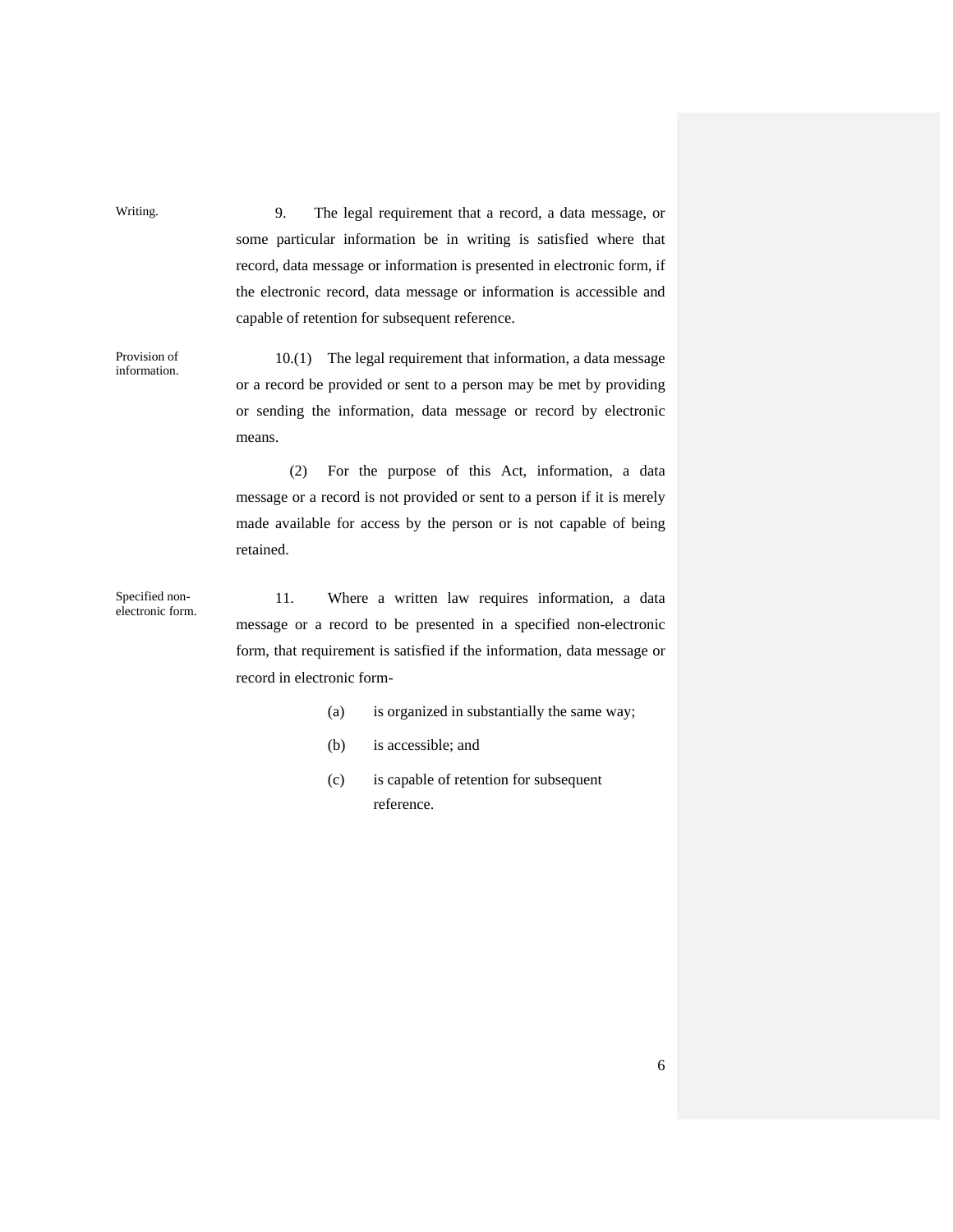Original form. 12.(1) Where a written law requires information, a data message or a record to be presented or retained in its original form, that requirement is satisfied by the information, data message or record being presented in electronic form if-

- (a) there exists a reliable assurance as to the maintenance of the integrity of the information, data message or record by the person who presented the information;
- (b) it is presented to a person; and
- (c) the information, data message or record in electronic form is accessible capable of retention for subsequent reference.

(2) The criterion for assessing integrity under subsection (1) shall be whether the information, data message or record has remained complete and unaltered, apart from the introduction of any changes that arise in the normal course of communication, storage and display.

(3) Reliability under subsection (1) shall be determined in light of all the circumstances, including the purpose for which the information, data message or record was created.

13. Where a written law requires that certain information, data messages or records be retained, that requirement is satisfied by retaining information, data messages or records in electronic form.

14. Information, a data message or a record in electronic form is not capable of being retained if the person providing the information, data message or record prevents or does anything to hinder its printing, audio or video playback or storage by the recipient.

Copies. 15. Where information, a data message or a record is provided in electronic form, a requirement under any written law for

Retention of information, data messages or records in electronic form.

Whether information, a data message or a record is capable of being retained.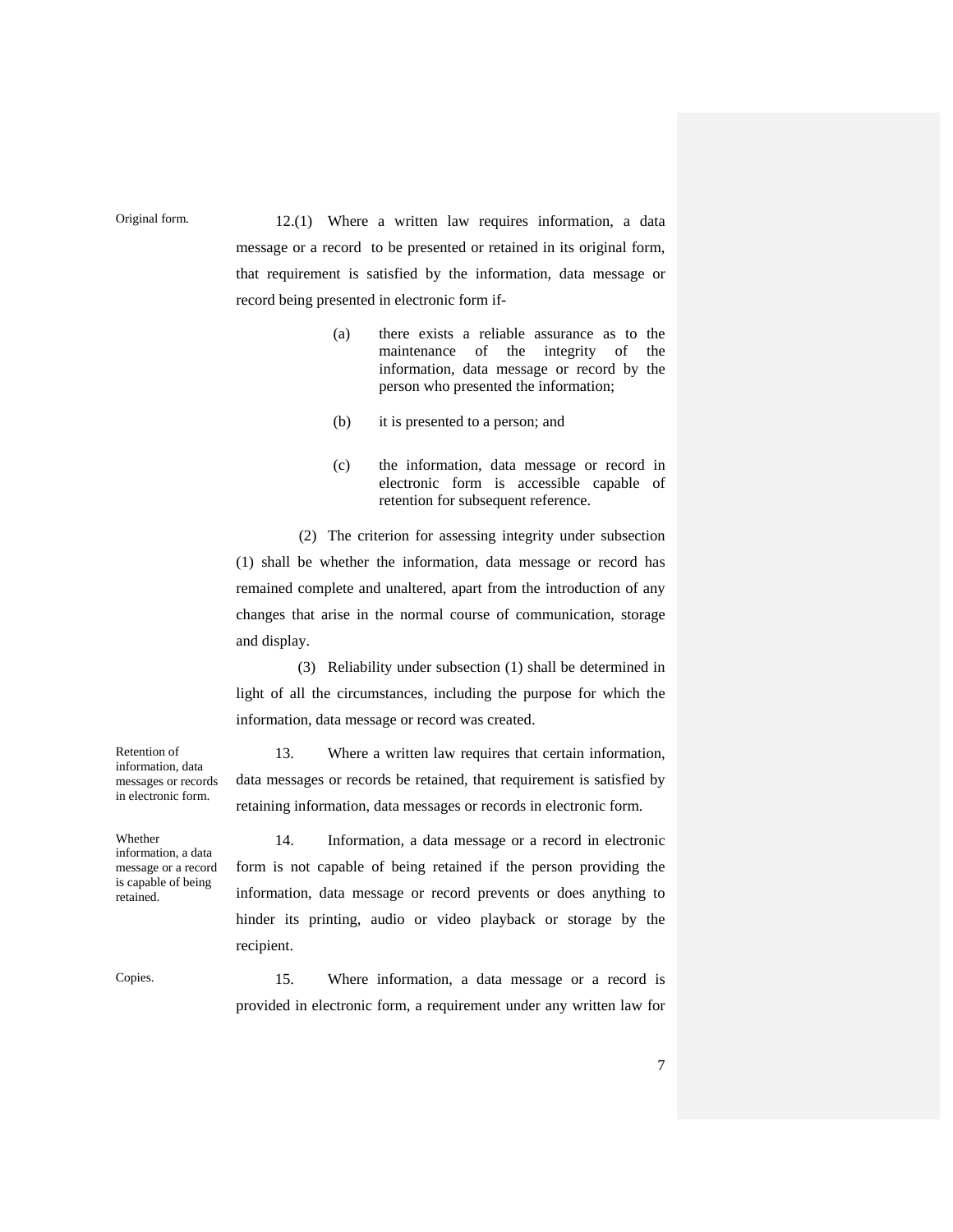one or more copies of the information or record to be provided to a single addressee at the same time is satisfied by providing a single copy in electronic form.

Electronically signed message deemed to be original document.

Admissibility and evidential weight of electronic records.

16. A copy of an electronic data message containing an electronic signature shall be as valid, enforceable and effective as a message containing a non-electronic signature.

17. An electronic data message or record will not be deemed inadmissible as evidence-

- (a) solely on the ground that it is in electronic form; or
- (b) on the ground that it is not in the original non electronic form, if it is the best evidence.

#### **PART III**

### **CONTRACT FORMATION AND DEFAULT PROVISIONS**

Formation and validity of contracts

18. In the context of contract formation, the fact that a transaction is conducted in electronic form or that information or a record of the negotiation or formation of a contract is in electronic form does not affect its enforceability.

Electronic expression of offer and acceptance.

19. Unless parties agree otherwise, an offer or the acceptance of an offer or any other matter that is material to the operation or formation of a contract may be expressed by means of information or a record in electronic form, including by an activity in electronic form such as touching or clicking on an appropriately designated icon or place on the computer screen or otherwise communicating electronically in a manner that is intended to express the offer, acceptance or other matter.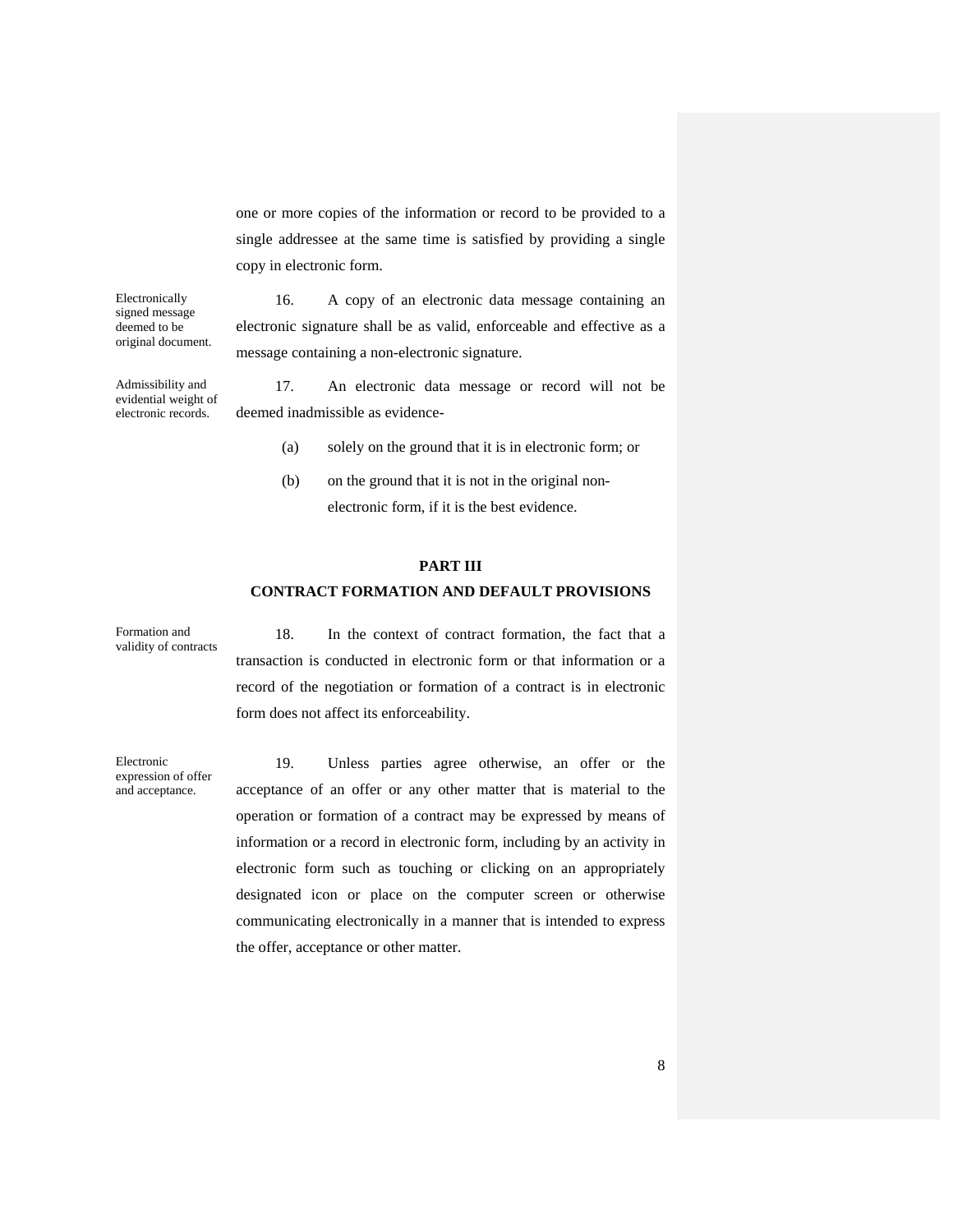Involvement of electronic agents.

20. A contract may be formed between persons through the interaction of an electronic agent and a person or by the interaction of electronic agents.

Error that occur while dealing with an electronic agent.

21.(1) A contract concluded in an electronic environment through the interaction of a person and an electronic agent of another person is voidable where- -

- (a) the first person referred made a material error in the information or data message;
- (b) the electronic agent of the second referred person did not provide an opportunity to prevent or correct the error;
- (c) the first referred person notifies the second referred person of the error;
- (d) the second referred person has taken no reasonable steps to correct the error; and
- (e) the first referred person has received or used any material benefit or value from the other person..
- (2) Subsection (1) shall not apply to electronic auctions.

Attribution of electronic data messages or records.

22. An electronic data message or record is attributed to a particular person if it resulted from an action of that person or through an agent or electronic agent of that person.

Acknowledgement of receipt of electronic data messages.

23. Where a person issues an acknowledgement of receipt of an electronic data message or information, that acknowledgement of receipt validates an electronic transaction if, before sending the electronic data message or information or by means of that electronic data message or information, the originator has requested or has agreed with the addressee that receipt of the electronic data message or information be acknowledged.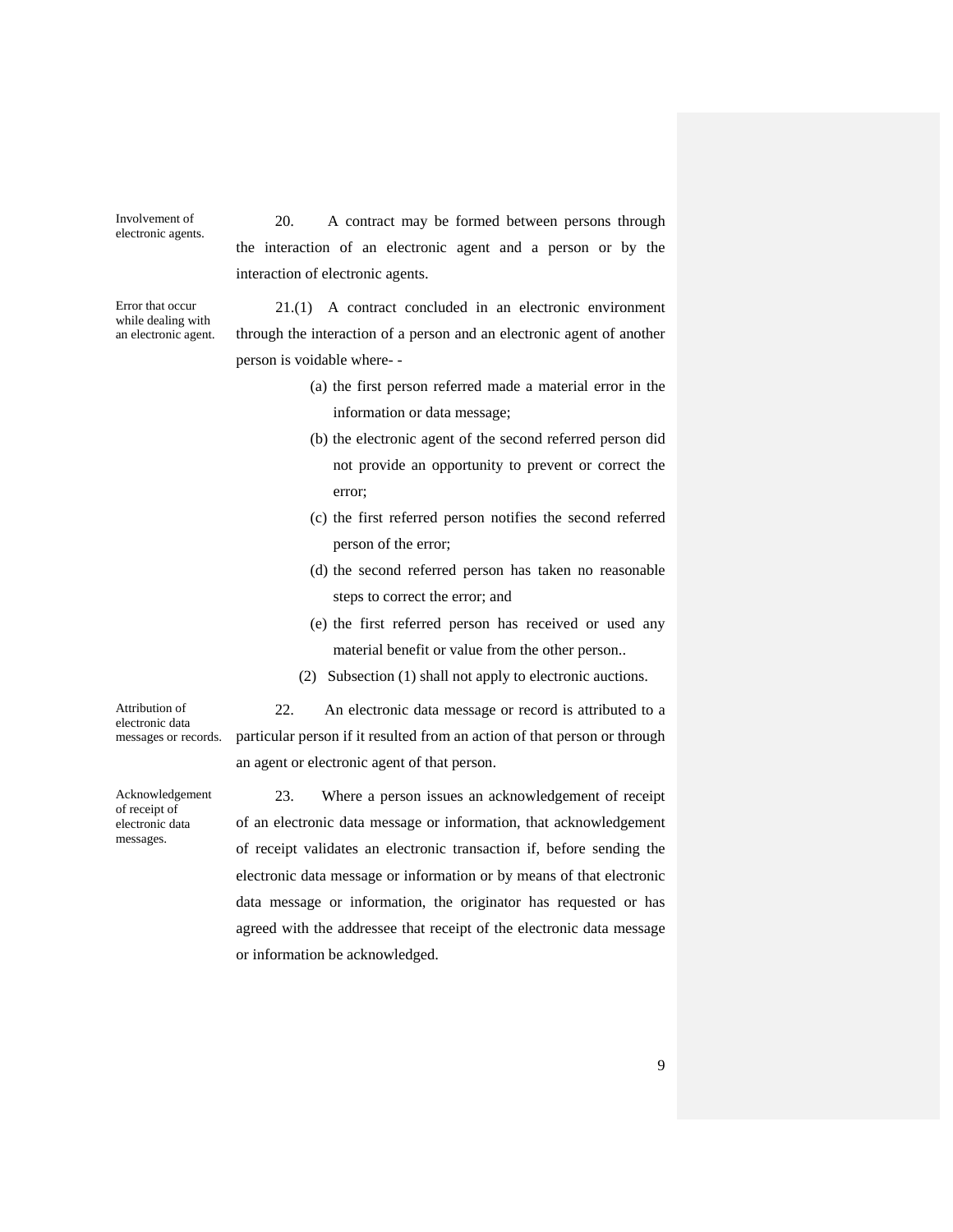electronic data message. information or a data message in electronic form is sent- (a) when it enters an information system outside the control of the originator; or (b) in the case where the originator and the addressee are in the same information system, when the information or data message becomes capable of being retrieved and processed by the addressee. Time of receipt of Time of receipt of 25. Unless the originator and addressee agree otherwise, if electronic records. information or a data message in electronic form is capable of being retrieved by an addressee, it is deemed to be received by the addressee- (a) when it enters an information system designated or used by the addressee for the purpose of receiving information or data messages in electronic form of the type sent; or (b) upon the addressee's becoming aware of the information or data message in the addressee's information system, if the addressee has not designated or does not use an information system for the purpose of receiving information or data message in electronic form of the type sent. Place of sending and receipt. 26. Unless the originator and addressee agree otherwise, information or a record in electronic form is deemed to be sent from the originator's address and to be received at the addressee's address.

24. Unless the originator and addressee agree otherwise,

Time of sending of

Place of business. 27. Unless the originator and addressee of a communication agree otherwise, the place of business of either party is deemed to be-

- (a) the place of business that has the closest relationship to the underlying electronic transaction if a party has more than one place of business**;** or
- (b) if there is no underlying electronic transaction, the principal place of business of the originator or addressee of the communication.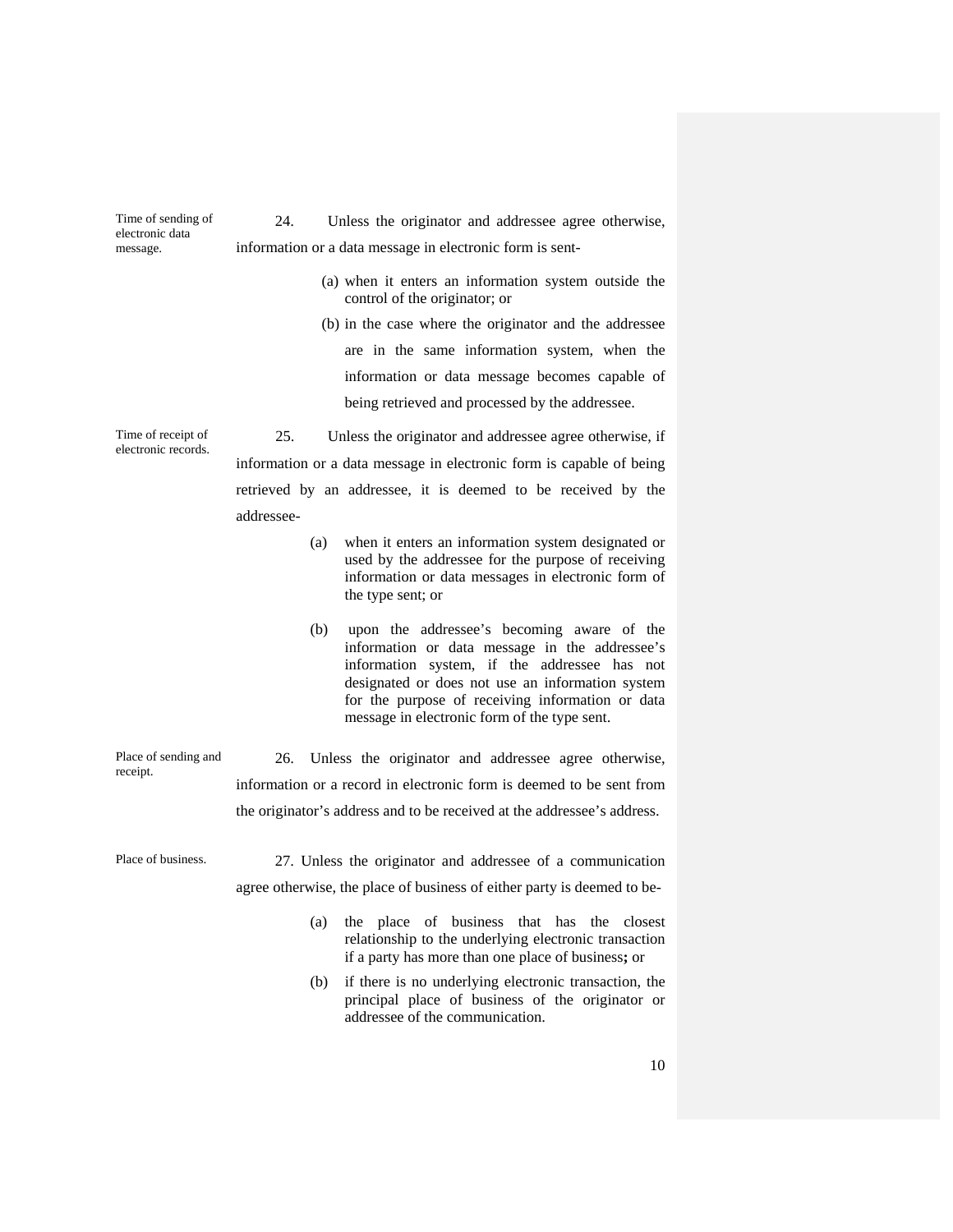Habitual residence. 28. If the originator or addressee of a communication has no place of business, then the habitual residence of the originator or addressee is the relevant criterion for the place of sending and receipt of communication.

### **PART IV ELECTRONIC SIGNATURE**

Electronic signature. 29. Parties to an electronic transaction may agree to the use of a particular method or form of electronic signature, unless otherwise provided by written law. Minimum standards for legally required signatures. 30. Where a written law requires a signature of a person, that requirement is met in relation to an electronic record or data message by the use of an electronic signature that meets the minimum standards of reliability and integrity or is as reliable as appropriate, given the purpose for which and the circumstances in which the

signature is required.

Reliability and integrity of electronic

signatures.

31. The criteria that shall be used to determine the reliability and integrity of an electronic signature include whether-

- (a) the authentication technology uniquely links the user to the signature;
- (b) it is capable of identifying the user;
- (c) the signature is created using a means that can be maintained under the sole control of the user; and
- (d) the signature will be linked to the information to which it relates in such a manner that any subsequent change in the information is detectable.

Regulations regarding electronic signatures. 32 The Minister may make regulations setting out a particular form of electronic signature to meet a specific legal requirement.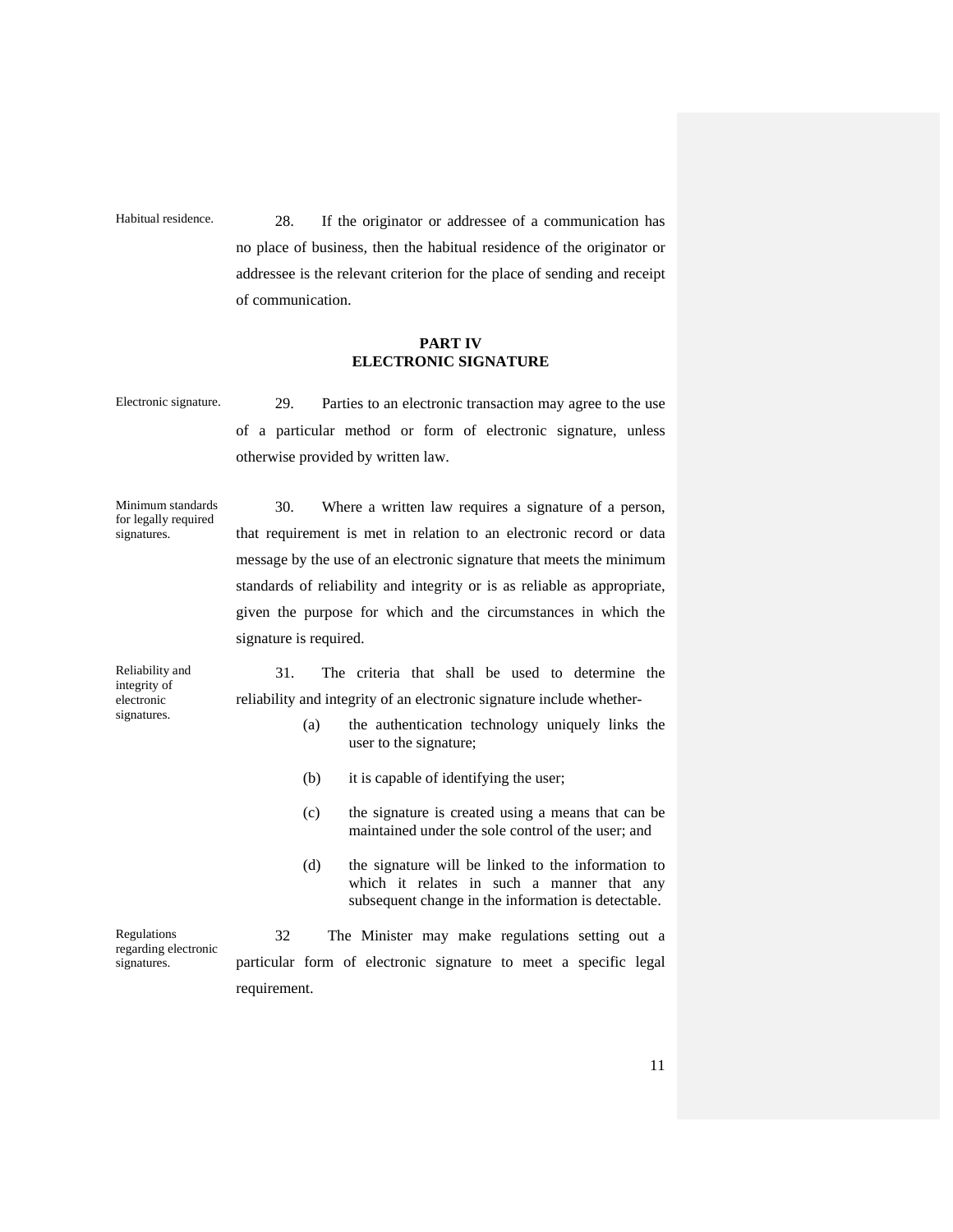Electronic signature associated with an accredited certificate.

33. An electronic signature that is associated with a certificate issued by a certification service provider registered under Part V, (hereinafter referred to as an accredited certificate) is deemed to satisfy the requirements set out in section 31 for reliability and integrity.

### **PART V CERTIFICATION SERVICE PROVIDERS**

Registration of certification service providers.

34. No person shall issue accredited certificates to the public unless he is registered with the Data Commissioner as a certification service provider and has provided the information required by the Minister by Order.

Application for and grant of registration.

35.(1) Subject to section 43, a person wishing to be registered as a certification service provider in order to issue accredited certificates to the public, shall apply to the Data Commissioner in the manner prescribed and pay the prescribed fee.

(2) The application under subsection (1) shall include at a minimum a statement of compliance with the requirements set out in section 36.

(3) On receipt of an application, the Data Commissioner shall cause to be published in the *Gazette* and in at least one daily newspaper in circulation in Trinidad and Tobago, a notice stating that he has received and is reviewing the application.

(4) A notice under subsection (3) shall state the time, which shall not be less than fourteen days but no more than twenty-eight days from the date of publication of the notice, within which any comment on or objection to the application may be submitted to the Data Commissioner and the Data Commissioner shall consider the comments and objections prior to making a determination.

 (5) The Data Commissioner shall make a determination in writing of the person's application for registration within thirty days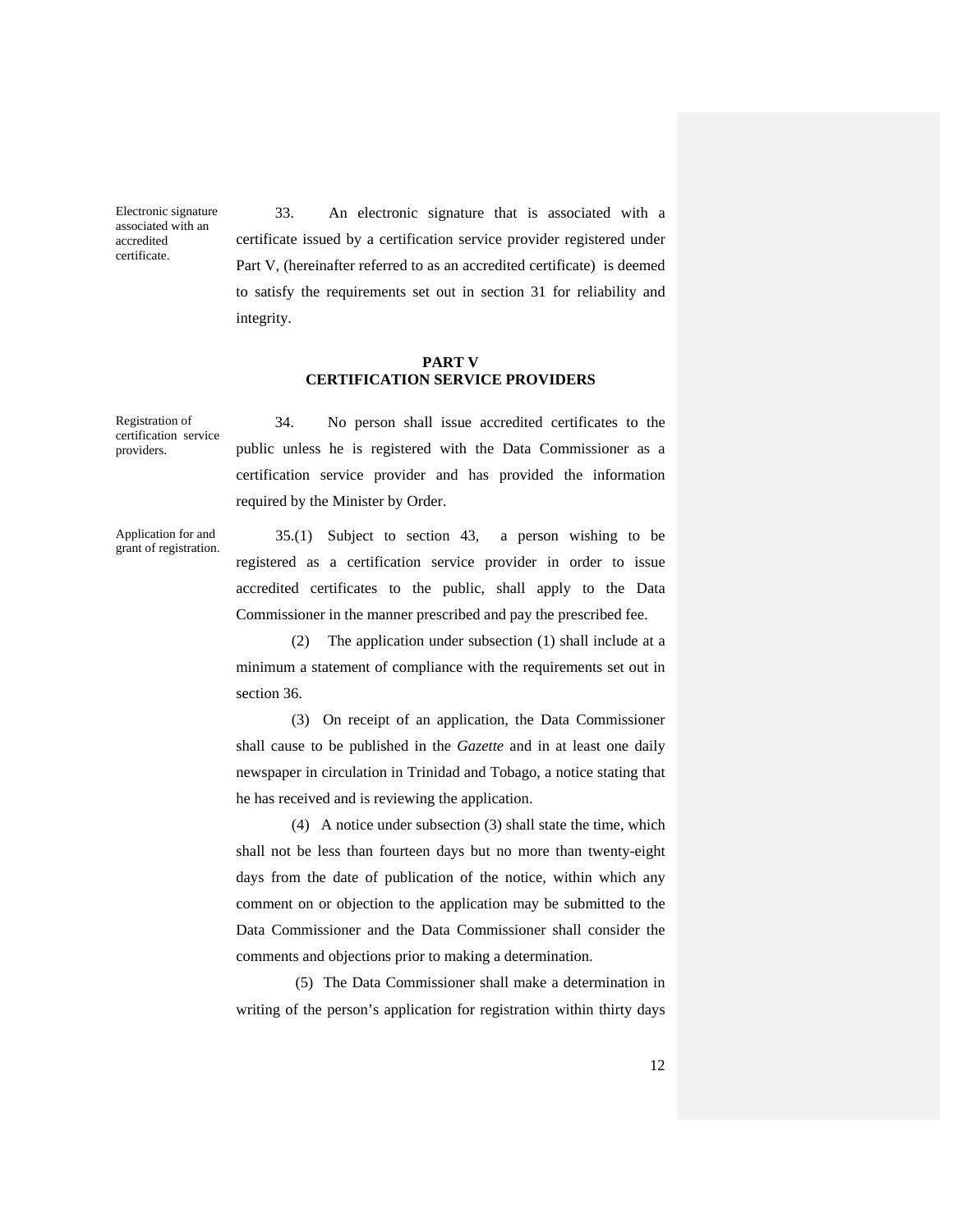- (a) receiving all relevant information pertinent to the application; or
- (b) the period prescribed in subsection (4),

whichever is later, and shall cause that determination to be published in the *Gazette* and at least one daily newspaper.

(6) Where the Data Commissioner rejects the application, the person so affected may apply in writing for the reasons therefor within thirty days of publication of the decision, and the Data Commissioner shall respond in writing giving reasons no later than sixty days after receipt of such written request.

(7) If on the expiration of the period referred to in subsection (5), the Data Commissioner has not made a written determination in respect of the application, the application shall be deemed to be approved.

Requirements for a certification service provider that issues accredited certificate.

36. A certification service provider that issues accredited certificates to the public shall conduct his or its operations in a reliable manner and shall-

- (a) employ personnel who possess the expert knowledge and experience required for these operations, especially with regard to management, technology and security procedures;
- (b) apply such administrative and management routines that conform to recognised standards;
- (c) use trustworthy systems and products that are protected against modification and that ensure technical and cryptographic security;
- (d) maintain sufficient financial resources to conduct his or its operations in accordance with these requirements and any other provisions set forth in the Act and bear the risk of liability for damages;

of-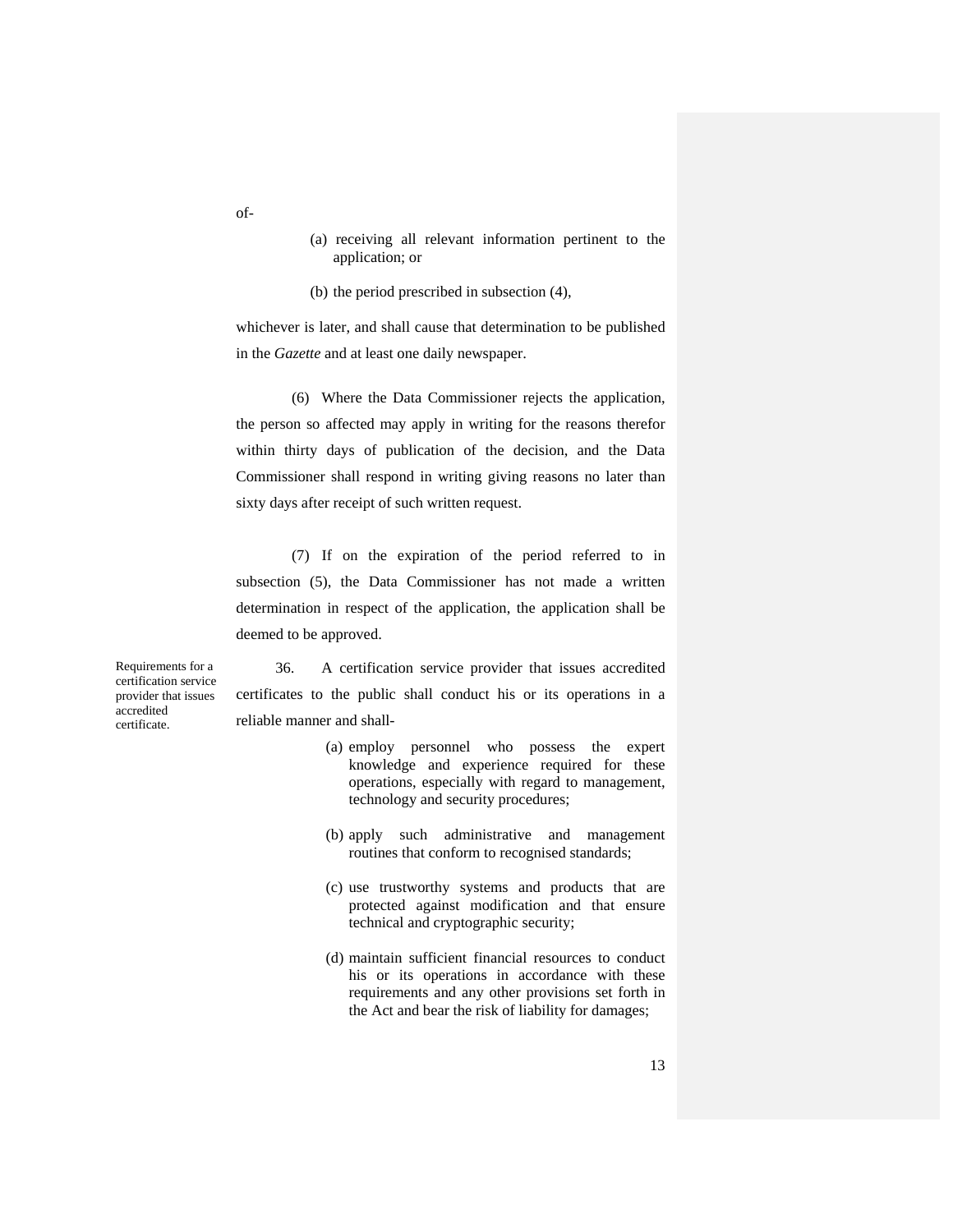- (e) have secure routines to verify the identity of those signatories to whom accredited certificates are issued;
- (f) maintain a prompt and secure system for registration and immediate revocation of accredited certificates; and
- (g) take measures against forgery of accredited certificates and**,** where applicable**,** guarantee full confidentiality during the process of generating signature creation data;
- (h) comply with section 57;
- (i) comply with any other requirements established by the Minister by Order.

certification service 37. The Data Commissioner shall maintain a public registry of certification service providers that includes the information required by the Minister by Order.

Annual renewal of notification of compliance.

Registry of

providers.

38. A registered certification service provider that issues accredited certificates shall annually provide the Data Commissioner with an updated notification of compliance with the requirements of section 36 and pay the prescribed fee.

Audit by the Data

39.(1) The Data Commissioner may conduct an audit to verify that the certification service provider has been or remains in compliance with the requirements of this Act.

(2) In the performance of an audit, the Data Commissioner may employ whatever experts he considers may be required.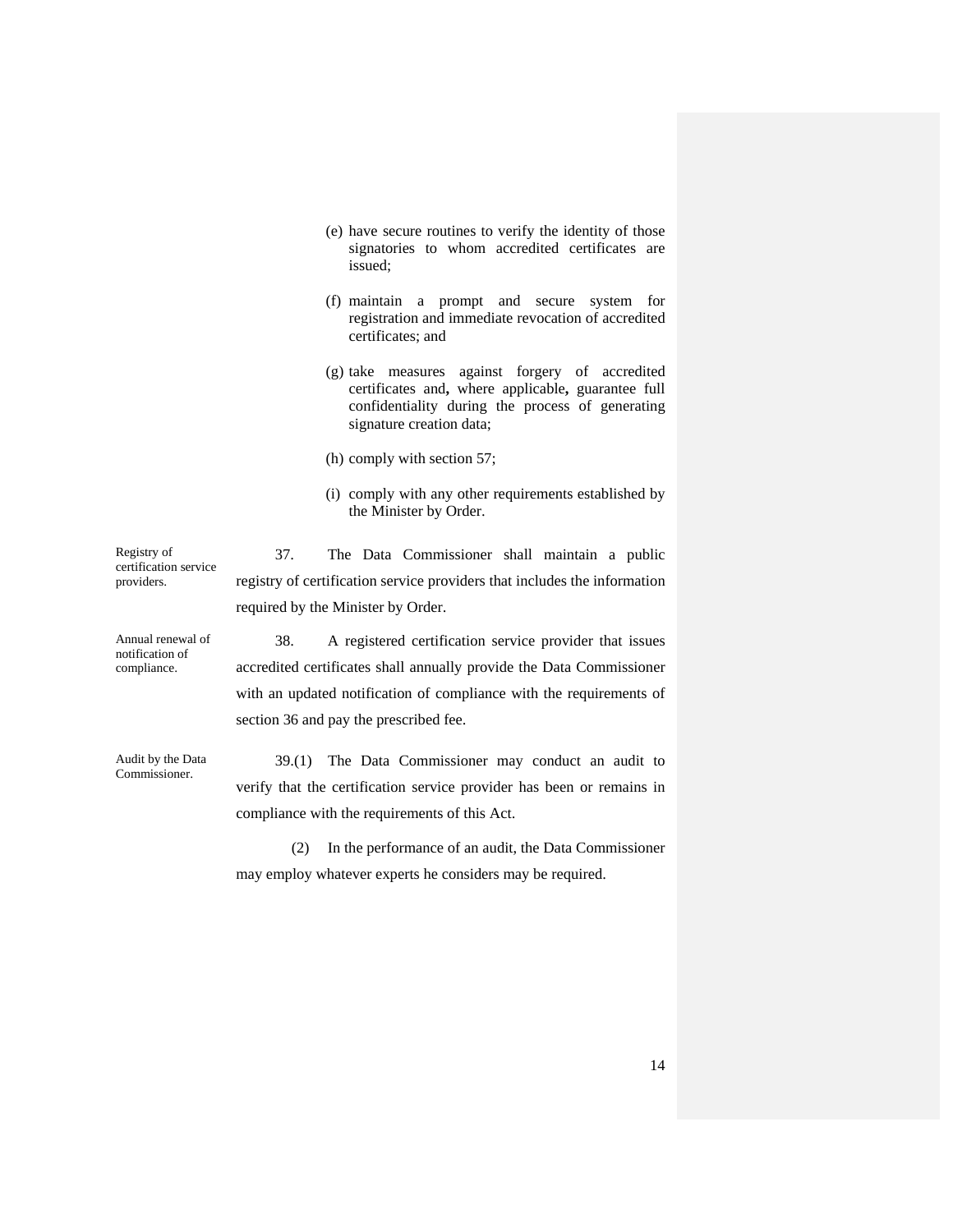Responsibility to cooperate with an 40. A certification service provider shall co-operate with and offer all reasonable assistance to the Data Commissioner while conducting an audit and shall make available information necessary to satisfy the Data Commissioner regarding compliance with the requirements of this Act.

Confidentiality. 41. Notwithstanding any law to the contrary, no person who performs or has performed duties or functions in the administration or enforcement of this Act, including performing an audit pursuant to section 39, shall communicate or allow to be communicated information obtained in the course of performance of duties or functions under the Act to any other person except-

- (a) to law enforcement authorities of the Republic of Trinidad and Tobago on the basis of a warrant; or
- (b) by Order of the Court.

42. Where the Data Commissioner is satisfied that a certification service provider no longer meets the requirements to issue accredited certificates, he may-

- (a) cancel the registration of the certification service provider;
- (b) order the certification service provider to cease any or all of its activities, including the provision of accredited certificates;
- (c) order the certification service provider to be removed from the registry;
- (d) take any action that he deems reasonable to ensure that the certification service provider is in compliance with the requirements set out in section 36; or
- (e) make any other order that the Data Commissioner deems reasonable in the circumstances including, but not limited to, reimbursement of fees and charges to users of the certification service

Power of Data Commissioner to deal with failure to meet requirements.

audit.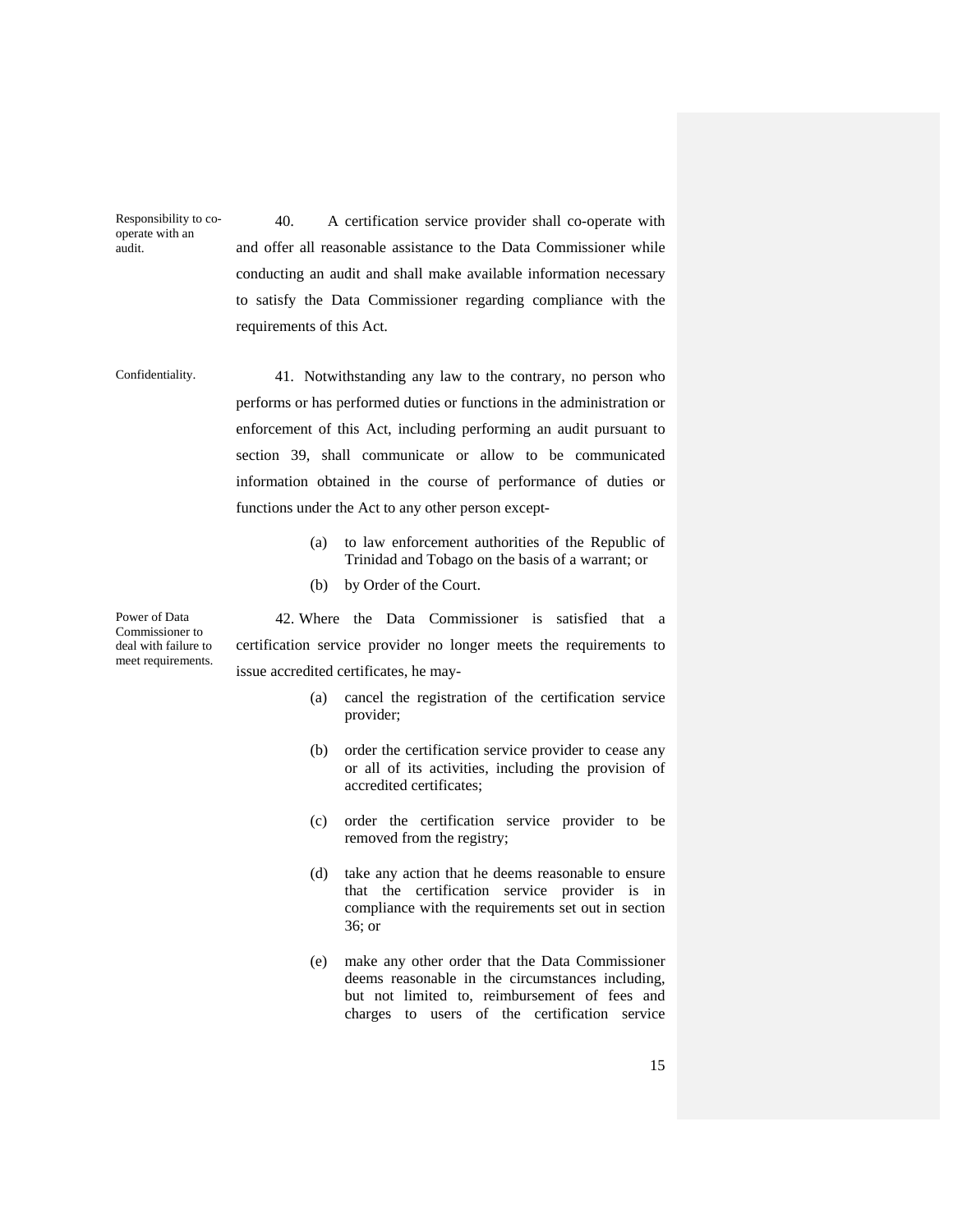providers services or public notification of cessation of business.

Recognition of external certification service providers.

43.(1) The Minister may by Order recognise certificates or classes of certificates as accredited certificates issued by certification service providers or classes of certification service providers established in any other jurisdiction, as accredited certificates.

(2) Where the Minister makes an Order under subsection (1) the certification service providers named in the Order shall be deemed to be registered for the purposes of this Part and the Data Commissioner shall enter the names of such service providers in accordance with section 37.

Pseudonyms. 44. Certification service providers may**,** at the request of a particular signatory, indicate in the relevant certificate a pseudonym instead of the signatory's name.

Additional responsibilities of a certification service provider.

45. A certification service provider shall ensure the operation of a prompt and secure directory of certificate holders and a secure an immediate revocation service that make it possible to-

- (a) check whether an accredited certificate is revoked;
- (b) the validity period of the certificate; or
- (c) whether the certificate contains any limitations on the scope or value of the electronic transactions for which the signature can be used.

Immediate revocation upon request.

46.(1) A certification service provider shall revoke a certificate immediately upon the receipt of a request to do so by the signatory or if otherwise warranted in the circumstances.

(2) The certification service provider shall ensure that the date and time when a certificate is revoked can be determined precisely.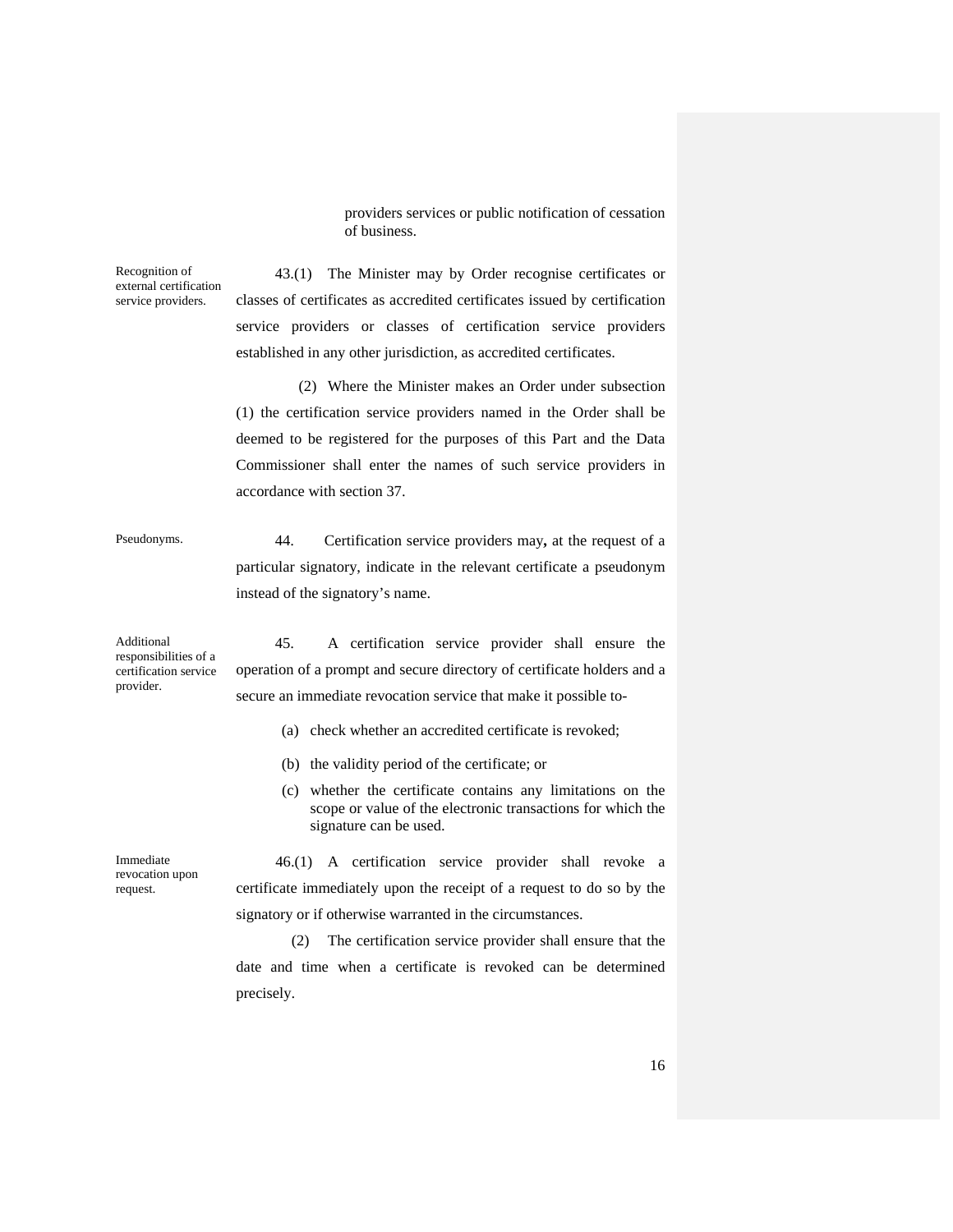Liability of certification service provider issuing an accredited certificate.

47.(1) A certification service provider issuing an accredited certificate to the public is *prima facie* liable for any damages or loss caused to anyone relying on such a certificate due to the certificate provider not having met the requirements set forth in section 31 or section 36 or the certificate, when issued, having contained incorrect information.

(2) This section also applies to a certification service provider who guarantees that the certificates of another service provider are accredited.

Release from liability.

48.(1) A certification service provider issuing an accredited certificate may be exempted from liability if the provider can show that the injury or loss was not caused by its own negligence.

(2) The certification service provider is also not liable for damages for an injury or loss arising from the use of an accredited certificate in violation of any limitations of use or scope of transaction clearly stated in the certificate.

(3) This section also applies to a certification service provider who guarantees that the certificates of another service provider are accredited.

Costs of audit. 49. The Minister may order a certification service provider to pay the costs reasonably incurred in the performance of an audit pursuant to section 39 and may, prescribe fees for the registration pursuant to section 34 and notification of compliance pursuant to section 38.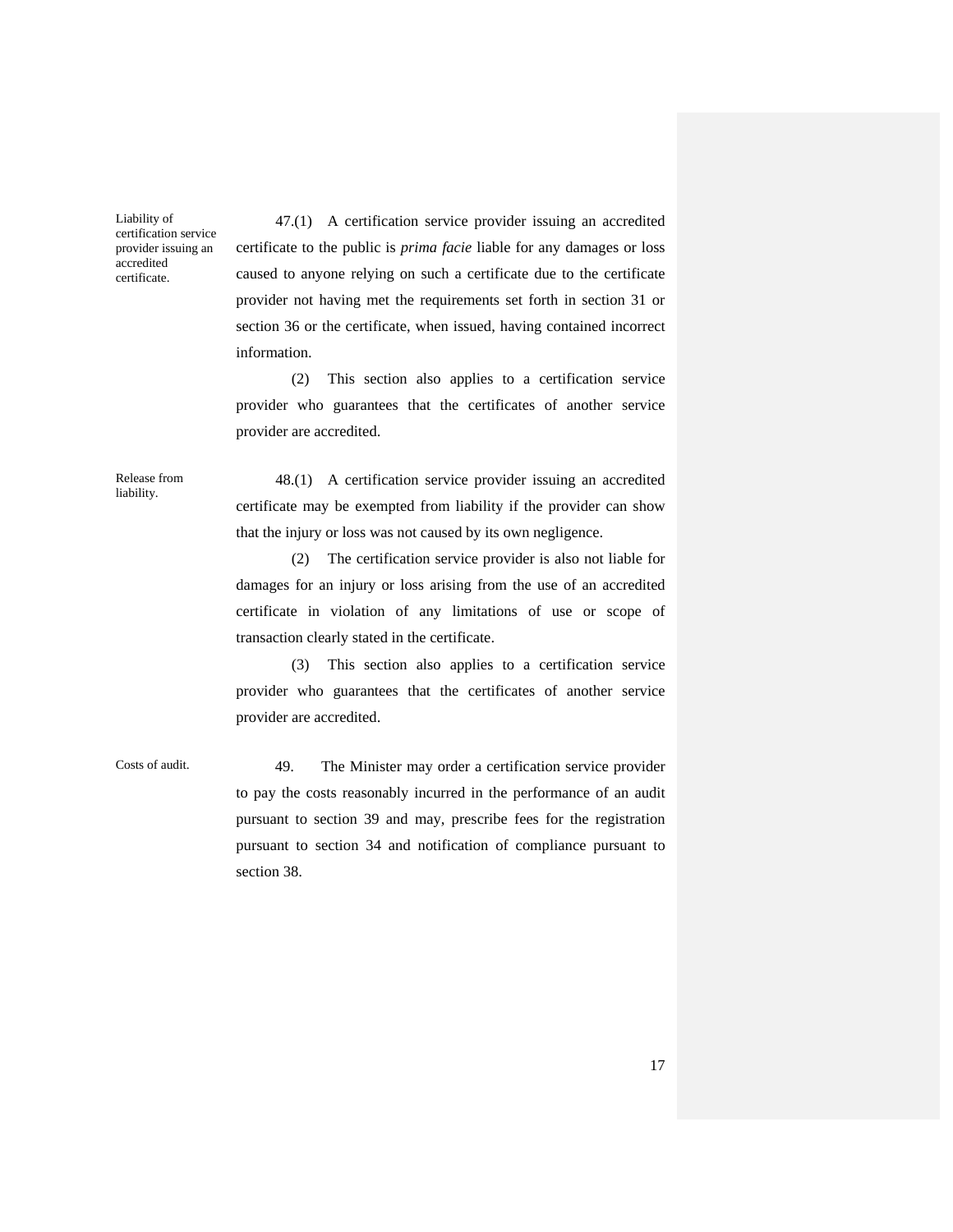#### **PART VI INTERMEDIARIES AND TELECOMMUNICATIONS SERVICE PROVIDERS**

Liability of intermediaries and telecommunications service providers.

50. An intermediary or telecommunications service provider who merely provides a conduit for the transmission of electronic data messages shall not be liable for the content of electronic data messages if the intermediary or telecommunications service provider has no actual knowledge or is not aware of facts that would to a reasonable person indicate a likelihood of criminal liability or liability for a tort in respect of material on the intermediary network or who**,** upon acquiring actual knowledge or becoming aware of such facts, follows the procedures required by section 51 as soon as practicable.

Procedure for dealing with unlawful, defamatory etc information.

51. If an intermediary or telecommunications service provider has actual knowledge that the information in an electronic record or data message gives rise to criminal liability or liability for a tort may be reasonably believed to give rise to criminal liability or liability for a tort, the intermediary or telecommunications service provider shall as soon as practicable-

- (a) notify the Telecommunications Authority of Trinidad and Tobago and if it considers it appropriate, notify the appropriate law enforcement authorities of the relevant information;
- (b) where authorised by written law, disclose the Identity of the person for whom the intermediary was supplying services in respect of the information, if the identity of that person is known to the intermediary;
- (c) where authorized by written law, remove the information or data message from any information processing system within the intermediary's control and cease to provide or offer to provide services in respect of that information or take any other action authorized by law.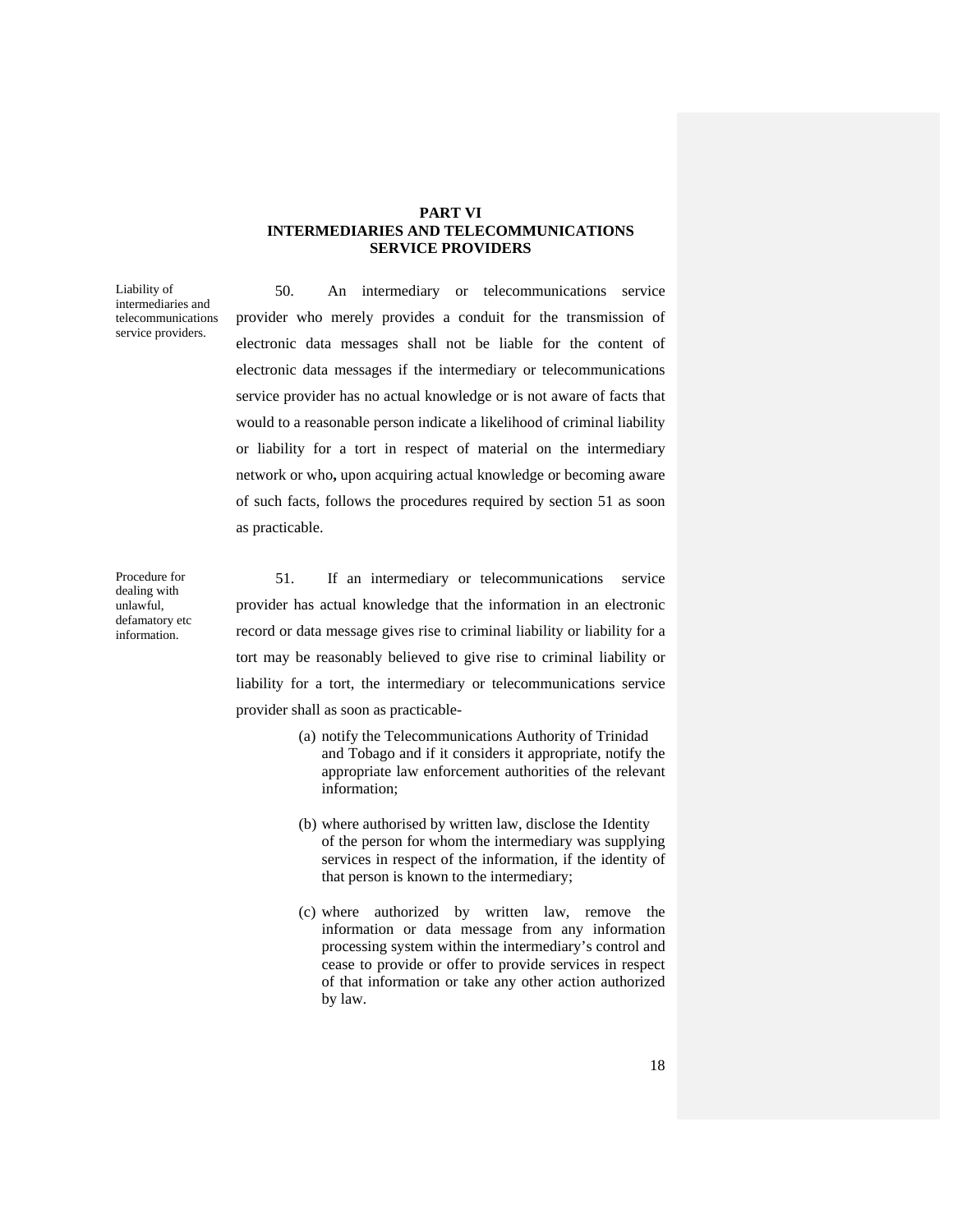Role of the Telecommunications Authority of Trinidad and Tobago.

52. Where pursuant to section 51 the Telecommunications Authority of Trinidad and Tobago has been notified by an intermediary or telecommunications service provider of information in an electronic data message that gives rise to criminal liability or liability for a tort or that may be reasonably believed to give rise to criminal liability or liability for a tort, the Telecommunications Authority may take such action as it consider reasonable, including:

- (a) notifying the appropriate law enforcement authorities;
- (b) seeking an *ex parte* order of the Court to require removal of the information from the information processing system, disclosure of the identity of the person for whom the intermediary or telecommunications service provider was supplying services or any other action that the Court considers reasonable in the circumstances;
- (c) requiring the disclosure of any and all records of the transfer or movement of the data message within the information processing systems under the control of the intermediary or telecommunications service provider or between such information and any other information systems.

53.(1) Where the Telecommunications Authority of Trinidad and Tobago or other designated agency has developed a code of conduct or service standards for intermediaries and telecommunications service providers, the intermediaries and telecommunications service providers shall comply with the code of conduct or service standards.

Codes of conduct and service standards for intermediaries and telecommunications service providers.

> (2) Compliance with relevant codes of conduct and service standards may be taken into account by courts in determining liability.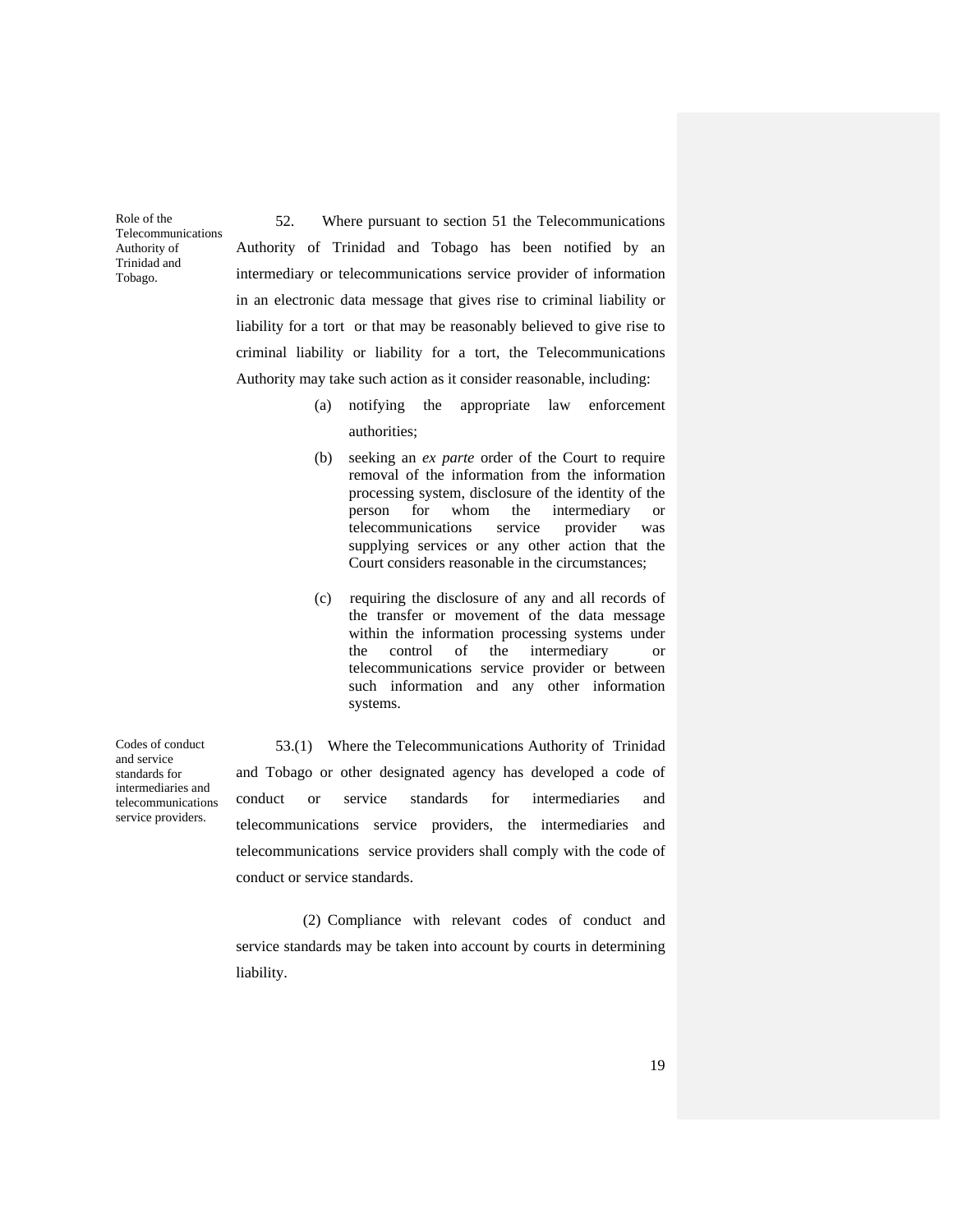#### **PART VII GOVERNMENT AND OTHER PUBLIC AUTHORITIES**

54. In the absence of a specific legal provision that electronic means may not be used or that electronic means shall be used in a specific way, the Government of Trinidad and Tobago and other public authorities may use electronic means to create, collect, receive, store, transfer, distribute, publish or otherwise deal with

records or information.

General authorization.

Forms and filings 55. Subject to section 54**,** the authority under any law or regulation to issue, prescribe or in any other manner establish a form or to establish the manner of filing a document or submitting information, includes the authority to issue, prescribe or establish an electronic form or to establish an electronic manner of filing the document or submitting the information.

### **PART VIII CONSUMER PROTECTION**

Minimum information in ecommerce.

56.(1) Suppliers with a place of business in Trinidad and Tobago who knowingly use an intermediary or a telecommunications service provider based in Trinidad and Tobago for effecting an electronic transaction shall, before the conclusion of the electronic contract based on such transaction, provide certain information to consumers in respect of such electronic contract..

- (2) The information shall include but not be limited to-
	- (a) the identity, address and phone number of the supplier;
	- (b) a detailed description of the characteristics of the goods or services including any system or technical requirements;
	- (c) the amount to be paid including taxes, the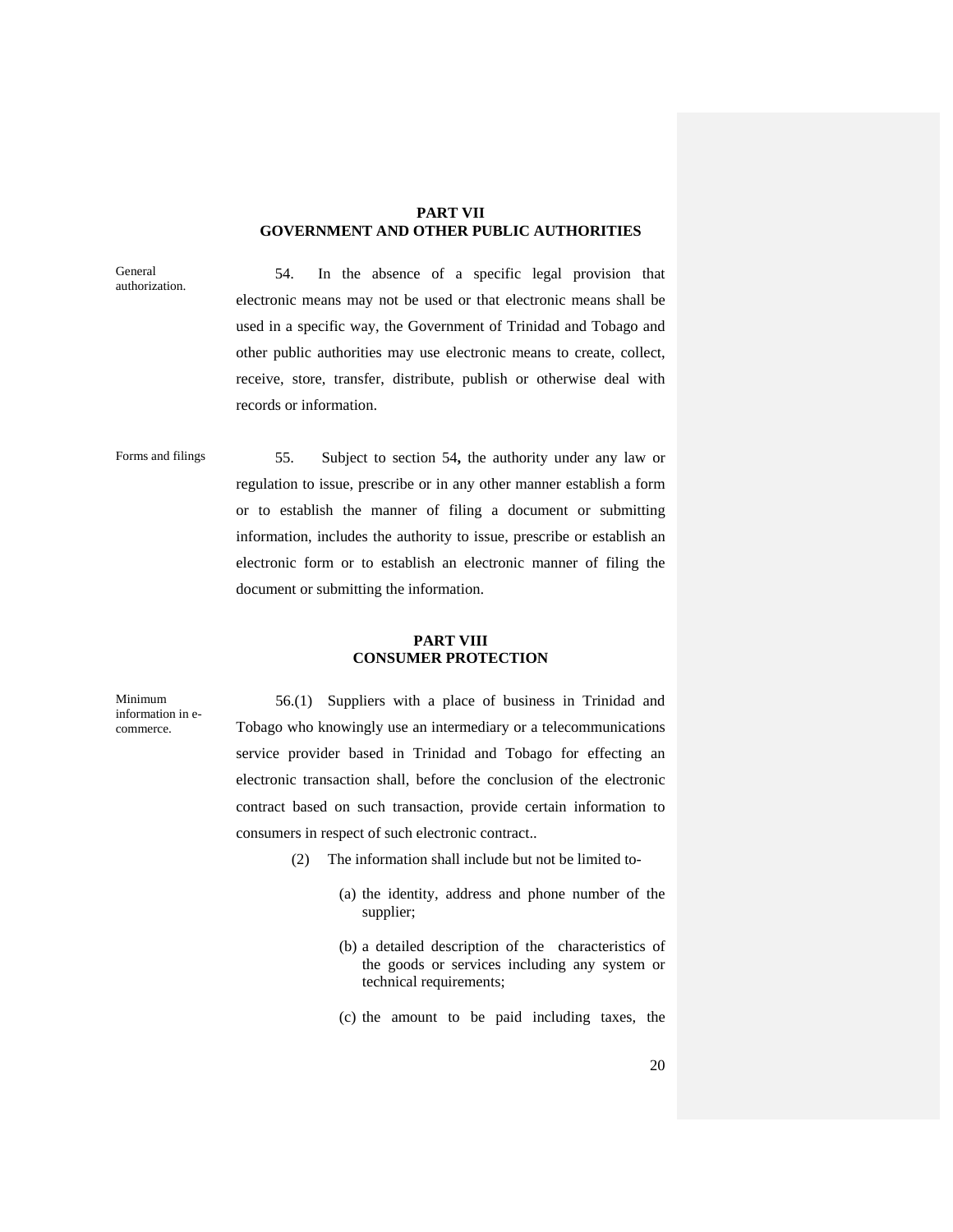currency in which the amount must be paid, the method of payment and the security arrangement for performance;

- (d) the cancellation, refund or exchange policy;
- (e) the expected date of delivery, where applicable;
- (f) the privacy policy;
- (g) a copy of the contract for the consumer in a format that can be retained;
- (h) the arrangements for payment, delivery or performance; and
- (i) the existence of a right of withdrawal.

(3) This section shall not apply to contracts concluded at an electronic auction.

Right of rescission. 57. A consumer who is not provided with the information required by section 56 has the right to rescind the contract within thirty calendar days provided that the consumer has not received any material benefit from the transaction .

Minimum information regarding electronic signatures.

58. Before entering into a contract requiring the issuance of an accredited certificate, a certification service provider shall inform the party seeking the certificate in writing of the following:

- (a) the terms and conditions concerning the use of the certificate, including any limitations on its scope or amounts;
- (b) any requirements concerning storage and protection of the signature-creation data by the signatory;
- (c) the cost of obtaining and using the certificate and of using the other services of the certification authority;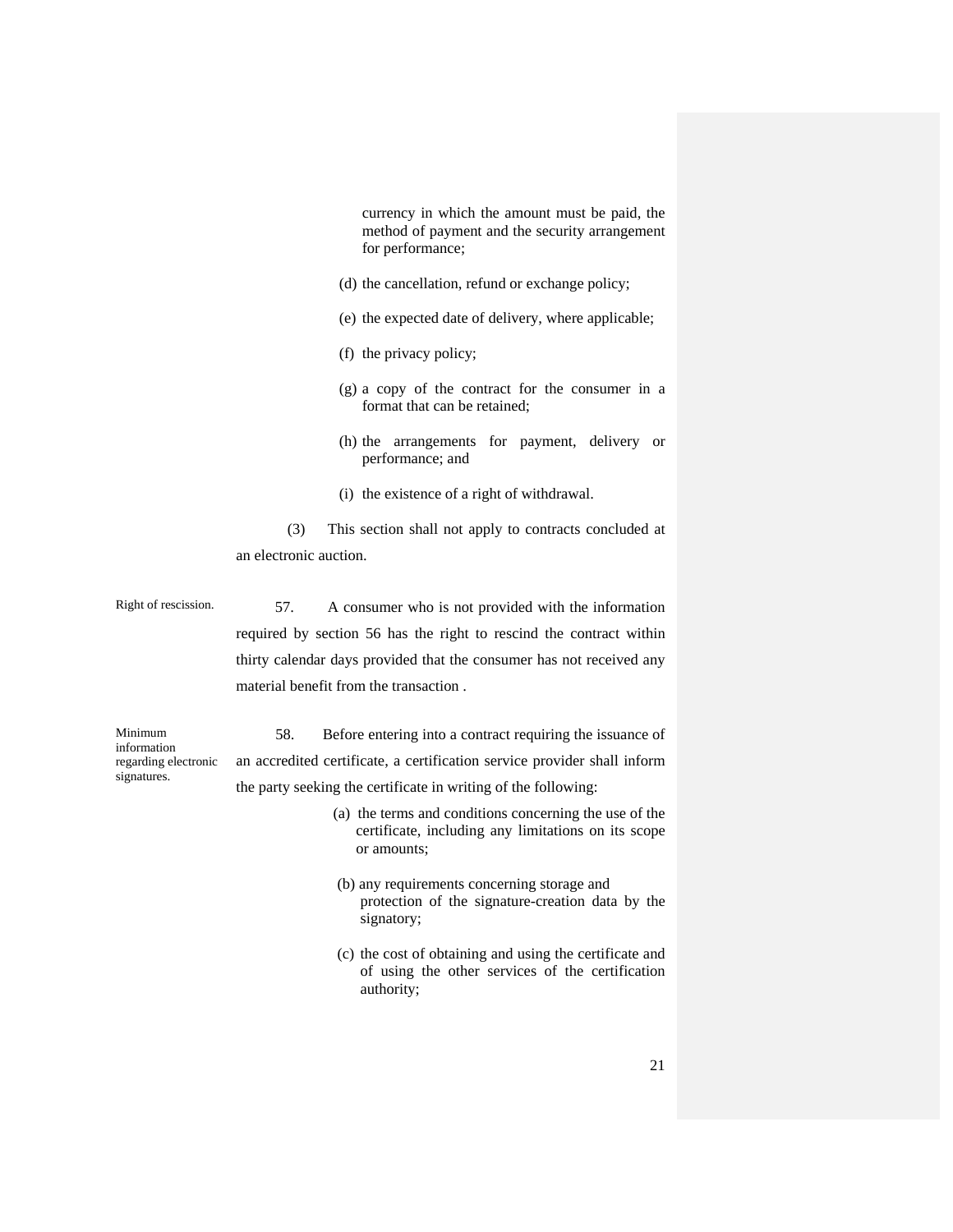- (d) whether the certification authority is accredited under a voluntary accreditation scheme or by an accreditation body in another jurisdiction; and
- (e) procedures for settlement of complaints.

communications. 59. Any person who sends unsolicited commercial communications through electronic media to consumers based in Trinidad and Tobago or knowingly uses an intermediary or a telecommunications service provider based in Trinidad and Tobago to send, or who has a place of business in Trinidad and Tobago and sends, unsolicited electronic correspondence to consumers shall provide the consume**r** with a clearly specified and easily activated option to opt out of receiving future communications.

Unwanted

#### **PART IX**

#### **CONTRAVENTION AND ENFORCEMENT**

| Failure to provide<br>required information<br>to consumers. | 60.                      |               | A person who fails to provide-                                                                                             |  |  |  |  |  |
|-------------------------------------------------------------|--------------------------|---------------|----------------------------------------------------------------------------------------------------------------------------|--|--|--|--|--|
|                                                             |                          | (a)           | the information to a consumer required by<br>section 56;                                                                   |  |  |  |  |  |
|                                                             |                          |               | (b) the information required by section 58,                                                                                |  |  |  |  |  |
|                                                             | commits an offence.      |               |                                                                                                                            |  |  |  |  |  |
| False or misleading<br>information.                         | 61.                      | A person who- |                                                                                                                            |  |  |  |  |  |
|                                                             |                          | (a)           | files information required under this Act that<br>contains false or misleading information;                                |  |  |  |  |  |
|                                                             |                          | (b)           | provides a consumer or a user of an electronic<br>signature with false or misleading information,                          |  |  |  |  |  |
|                                                             | commits an offence.      |               |                                                                                                                            |  |  |  |  |  |
| Obstruction of an                                           | 62.                      |               | A person who with respect to an audit carried out                                                                          |  |  |  |  |  |
| audit.                                                      | pursuant to section 39 - |               |                                                                                                                            |  |  |  |  |  |
|                                                             |                          | (a)           | knowingly makes any false or misleading<br>statement, either orally or in writing to persons<br>carrying out the audit; or |  |  |  |  |  |
|                                                             |                          |               | (b) otherwise obstructs or hinders the persons carrying                                                                    |  |  |  |  |  |
|                                                             |                          |               |                                                                                                                            |  |  |  |  |  |
|                                                             |                          |               |                                                                                                                            |  |  |  |  |  |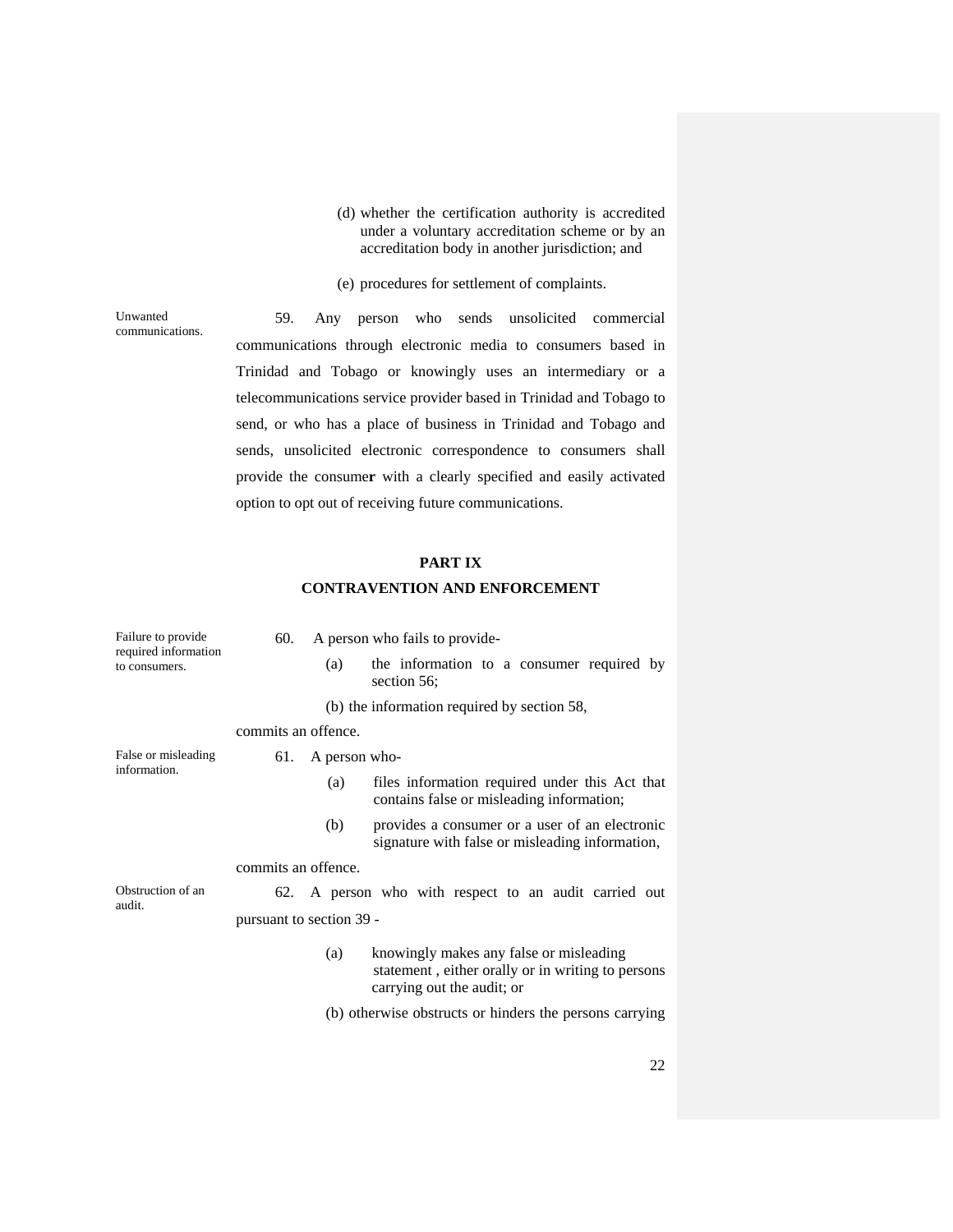out the audit in the conduct of their duties and functions,

commits an offence.

Breach of obligations of confidentiality.

63. A person who breaches the confidentiality obligations established by section 41 commits an offence.

Directors and officers. 64. Where a corporation commits an offence under this Act, any officer, director or agent of the corporation who directed, authorized, assented to, acquiesced in or participated in the commission of the offence is a party to and commits an offence and is liable to the punishment provided for the offence, whether or not the corporation has been prosecuted and convicted. Penalties. 65.(1) A person who commits an offence under this Act for which no penalty is provided is liable upon- (a) summary conviction to a fine of two hundred thousand dollars or to imprisonment for a term of three years; (b) conviction on indictment to a fine of two hundred and fifty thousand dollars or to imprisonment for a term of five years. (2) Where the offence under this Act is committed by a body corporate for which no penalty is provided, the body corporate shall be liable upon- (a) summary conviction to a fine of two hundred and fifty thousand dollars; (b) conviction on indictment to a fine of five hundred thousand dollars. (3) Where a corporation contravenes any of the provisions of this Act the Court may, in addition to any penalty it may impose for a criminal offence, impose a fine up to ten percent of the annual turnover of the enterprise.

23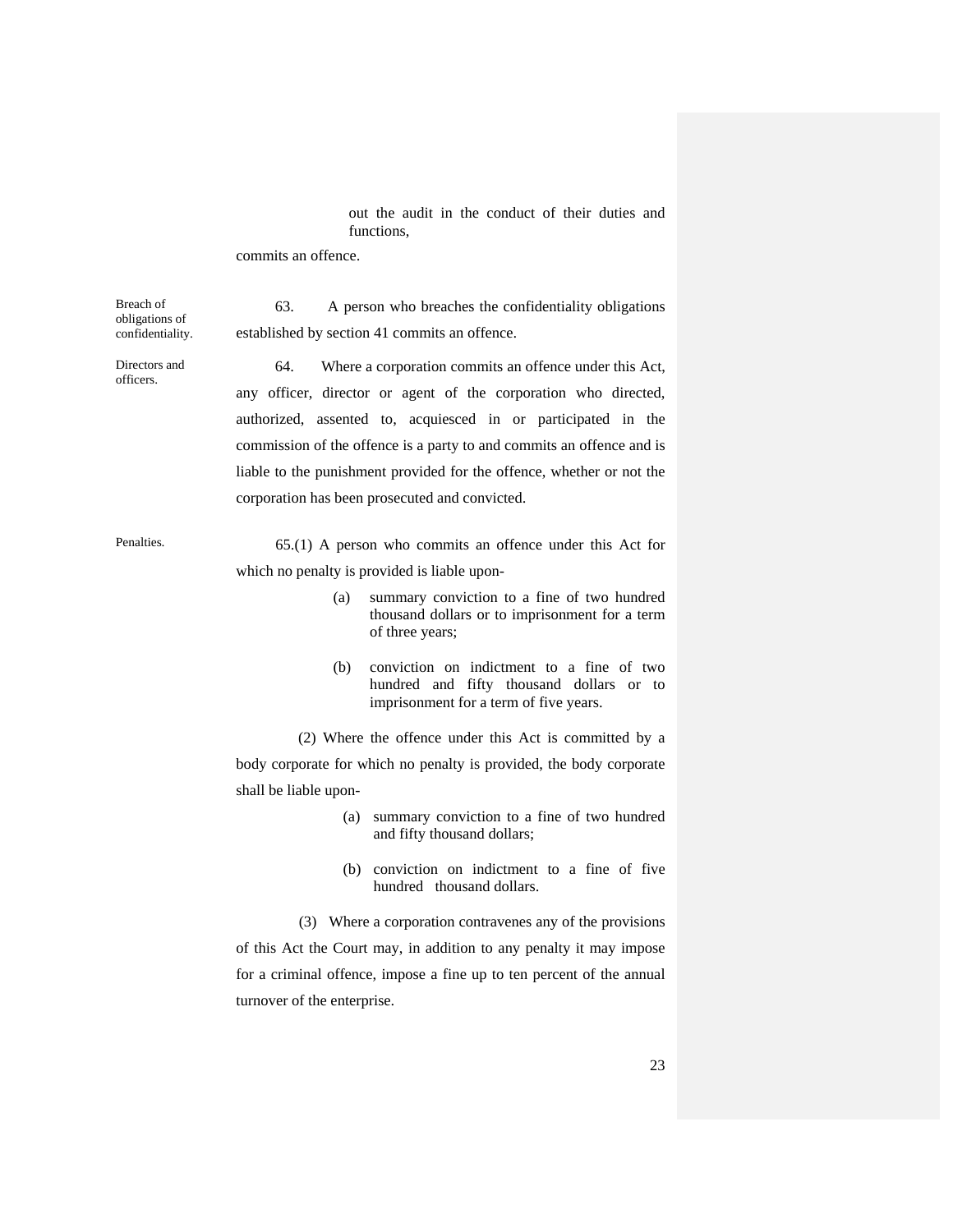(4) In imposing a fine under subsection (3) the Court shall

take into account-

- (a) the estimate of the economic cost of the contravention to the consumers, users of the services in question or any other person affected by the contravention;
- (b) the estimate of the economic benefit of the contravention to the enterprise;
- (c) the time for which the contravention is in effect if continuing;
- (d) the number and seriousness of any other contraventions, if any, committed by the enterprise; and
- (e) any other matter the Court may consider appropriate in the circumstances.

### **PART X MISCELLANEOUS**

Duties of directors. 66. Every director and officer of a corporation shall take all reasonable care to ensure that the corporation complies with-

- (a) this Act and the regulations made under this Act; and
- (b) any orders imposed by the Minister or his delegate.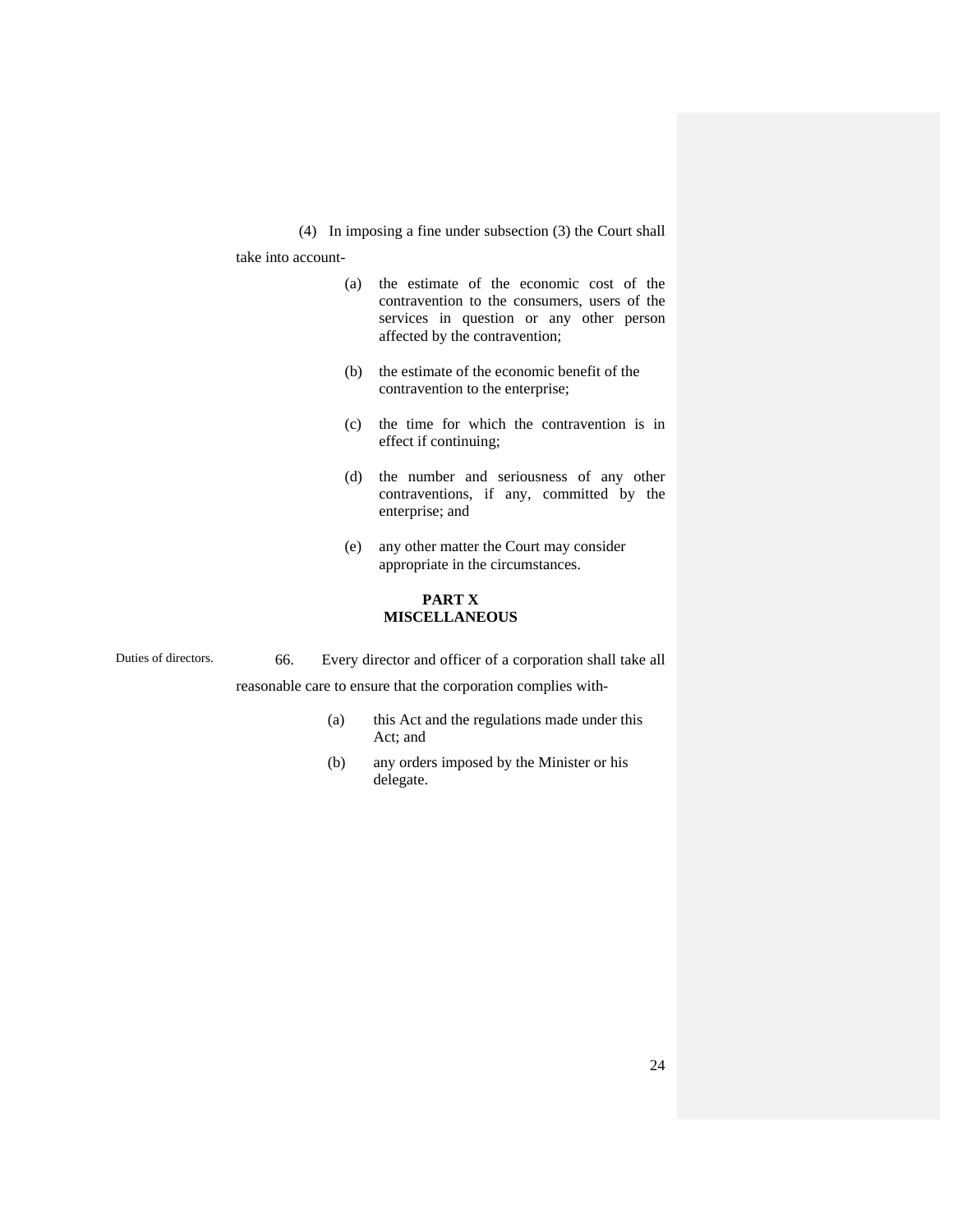Jurisdiction of the Court.

67.(1) The Court shall have jurisdiction to hear and determine

- (a) applications by the Data Commissioner, for any Order which the Court considers appropriate to facilitate the enforcement of any provisions of this Act;
- (b) upon application by the Data Commissioner pursuant to this Act, cases involving any contravention of the provisions of this Act and make such appropriate Orders in relation thereto.

Regulations. 68.(1) The Minister may make Regulations for the purpose of giving effect to this Act.

> (2) Notwithstanding the generality of the foregoing, the Minister may make Regulations with respect to any matter that is required to be prescribed under this Act.

> (3) Regulations made under this section shall be subject to negative resolution of Parliament.